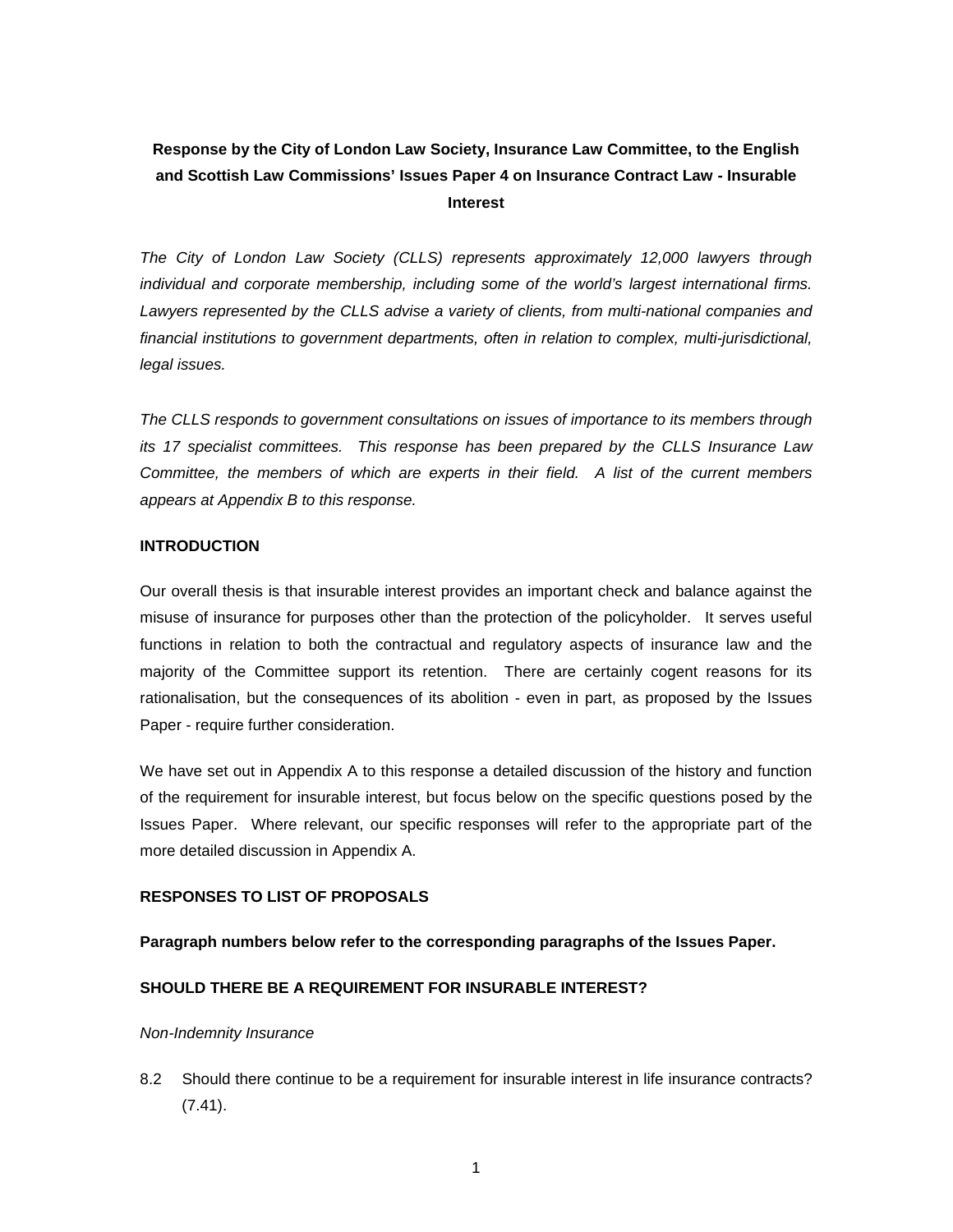Yes, on the ground of reducing moral hazard and subject to the rules being amended to deal in a sensible manner with pure investment contracts, and with the categories of those who are deemed to have (or are able to show) an insurable interest being expanded. These points are considered in more detail below. The interest should exist at the time the policy is taken out, or there should be a realistic prospect of the interest arising during the policy period. Some members of the Committee are of the view that the interest should also subsist at the date of the death of the life assured, but the majority favour continuation of the current rule that interest does not need to be shown after inception of the contract. This is partly based on the view that the current rule, while to an extent illogical, does not appear to have given rise to any abuse; and partly on the view that the ability to assign a policy to a person without interest has assumed an important economic function (i.e. to maximise policy values) which outweigh the potential moral hazard.

#### *Investment contracts*

Life insurance bonds often contain a minimal amount of insurance risk (e.g. an extra 1% over the surrender value is payable on death). Following the Court of Appeal's decision in *Fuji Finance Inc v Aetna Life Insurance Company Ltd*,<sup>1</sup> such contracts can arguably be issued with no additional amount payable on death. Th[e](#page-1-0) reality is therefore that where the death risk is minimal or non-existent, the contract will contain no element of moral hazard. In practice there can be significant upfront charges in establishing such a contract and the commercial imperative of the person taking out the contract is for the investment to last as long as possible and not to be triggered by the untimely death of the one and only life assured. This tends in practice to result in such contracts being issued on joint lives, quite often in trust for the children or grandchildren of the person taking out the policy. There can also be tax advantages in particular types of trust. In such cases the owners of the policies, who often invest significant amounts of money, currently rely upon the good faith of the insurer not to seek to rely upon section 2 of the 1774 Act. Much of this could be dealt with by the widening of the extent of natural affection and removal of any limit on the resulting interest to the fullest extent suggested by the Law Commissions. This would however not necessarily deal with all situations in which such investment contracts are taken out, which include (in particular) contracts made by trustees of occupational pension schemes and unincorporated associations. It may be that the latter situation could be dealt with by specific rules dealing with group policies.

<span id="page-1-0"></span><sup>1</sup> [1997] Ch 173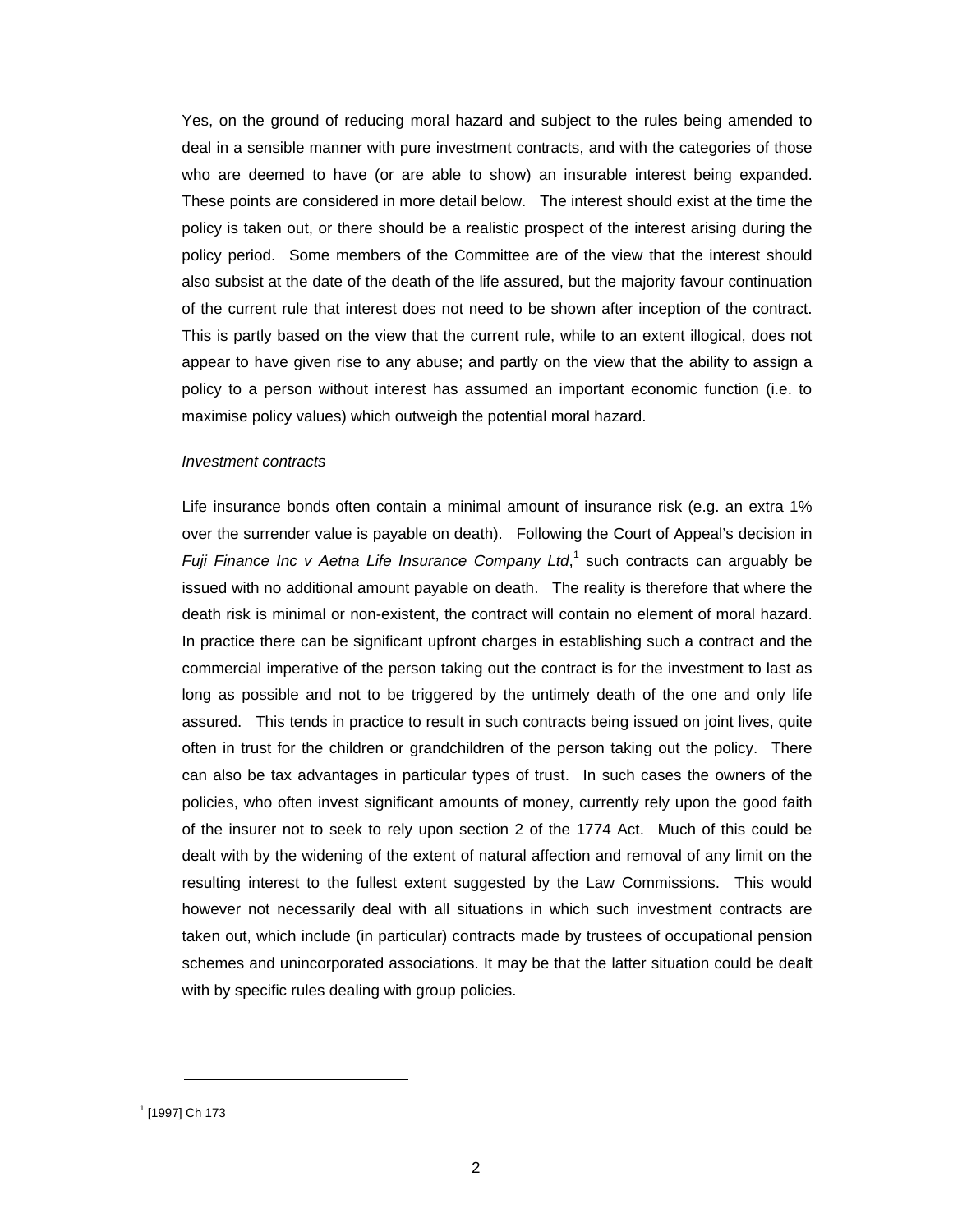Another type of investment contract which should be considered is the unit-linked life policy. These policies, commonly issued to pension scheme trustees, operate like unit trusts but allow the trustees to exercise an option to purchase an annuity from the insurance company (which would be funded by the surrender of "policy units") where the trustees have the obligation to provide a pension of a corresponding amount to a member the pension scheme at the time of retirement. The annuity terms are set by reference to the prevailing annuity rates at the time the annuity is purchased and there is therefore little or no economic risk being taken on under this type of policy by the insurer. It can be argued that, because the insurer is subject to an uncertainty as to when the policy units will be surrendered, in whole or in part by the holder of the policy, there is a sufficient element of uncertainty for the policy to fall within the test of insurance as set out in the *Fuji* case. From a regulatory perspective, the contract is a contract to pay annuities on a human life falling within Class 3 (as set out in the Financial Services and Markets Act 2000 (Regulated Authorities) Order 2001, Schedule 1, Part II). The market for these types of policy runs to billions of pounds and it is therefore important that any changes which are made to the law of insurable interest do not adversely affect the status of these products.

In the case of both of these types of investment contract, it is important that any reform of the law on insurable interest does not adversely affect their status as contracts of insurance. More positively, it would be helpful to clarify that these types of contract *do* constitute contracts of insurance, although care would have to be taken not to introduce categories or definitions which are overly rigid as the insurance market is constantly evolving.

8.3 Should there continue to be a requirement for insurable interest in other forms of non-life, non-indemnity insurance (i.e. valued policies on e.g. land or buildings?) (7.43).

Again, yes, on the grounds discussed in more detail in paragraphs 35 to 38 of Appendix A, which may be summarised as the increased probability of persons taking out policies on property in which their interest is tenuous, thus aligning the resulting contract more with a wager, increasing the moral hazard to the insurer and potentially leading to such property becoming effectively uninsurable by those with a real interest in the property. If there are any particular scenarios where this would be likely to work injustice, they should be dealt with by way of specific exception.

There is an incidental question which has occurred to us in considering this issue, namely how the Contracts (Rights of Third Parties) Act 1999 may affect a defence based upon lack of insurable interest either of the insured or of a named third party. Do the defences available to the insurer in an action on the policy by the third party include lack of insurable

3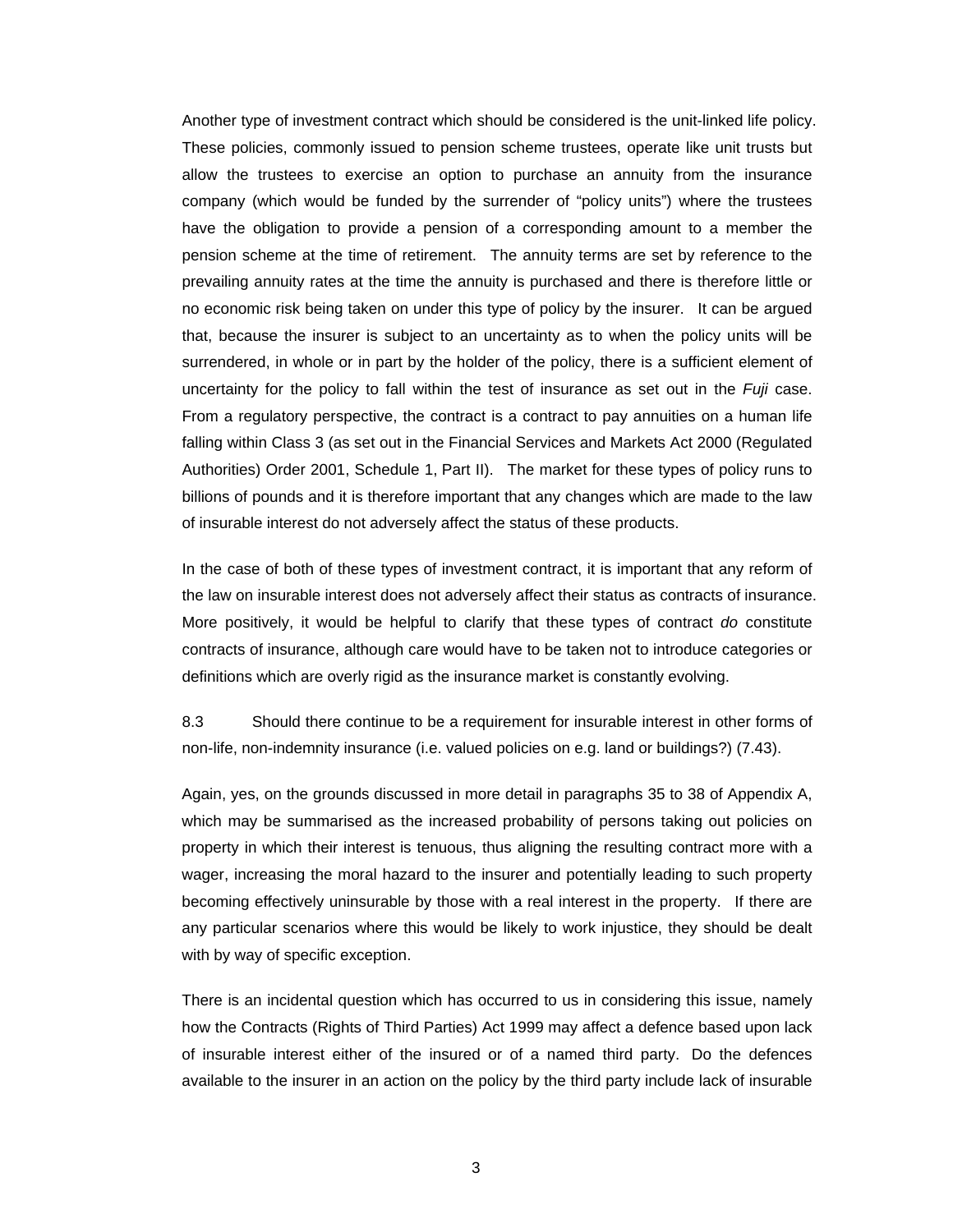interest by (a) the insured or by (b) the third party? MacGillivray<sup>2</sup> suggests that (b) is available. However, the wording of the Act seems to us to point mor[e](#page-3-0) towards (a).

## *Indemnity Insurance*

- 8.4 We see the force of the tentative proposal that there should be no requirement of insurable interest for indemnity policies and that the legality and enforceability of such policies should be governed by the indemnity principle (7.50), but ultimately we do not concur with it. While we accept that the indemnity principle will go far to reduce moral hazard, we are not convinced that it is adequate to protect against speculative contracts. Further, the removal of the requirement could lead to an undesirable increase in the number of cases where the measurement of any indemnity would come into dispute.
- 8.5 Should there be a legal requirement on insurers to check that policyholders have an expectation or a chance of loss at the outset of a contract of indemnity insurance, or should such matters be left to regulation (7.54)?

We presume this question arises because the Law Commissions have elsewhere, as part of the insurance contract law review project, proposed doing away with the duty of disclosure in consumer cases. The requirement for disclosure might involve the insured having to explain the nature of his relationship with the subject matter of the insurance. If the insured's duty of disclosure is replaced by an obligation to answer honestly any relevant questions, we might expect insurers to ask such questions. Our view, however, is that to make it a legal requirement to ask such questions (in addition to requirements which exist already under the "treating customers fairly" principle forming part of the structure of regulation of insurers by the FSA) would represent a needless complication (if not duplication) of the relevant rules. Such matters can probably be left to be governed by the regulatory structure already in place.

# **IF A REQUIREMENT OF INSURABLE INTEREST IN LIFE INSURANCE CONTRACTS IS RETAINED, SHOULD IT BE AMENDED?**

### *Insurable interest based on natural affection*

8.6 We agree with the tentative proposal (7.61) that the categories of insurable interest supported by "natural affection" should be increased, but the concept of "natural affection" from which the law might do well to distance itself because it is difficult to define and use of the phrase is not always appropriate on the facts - should be replaced by a list of specified

<span id="page-3-0"></span><sup>2</sup> *MacGillivray on Insurance Law* (10th ed 2003) 20-66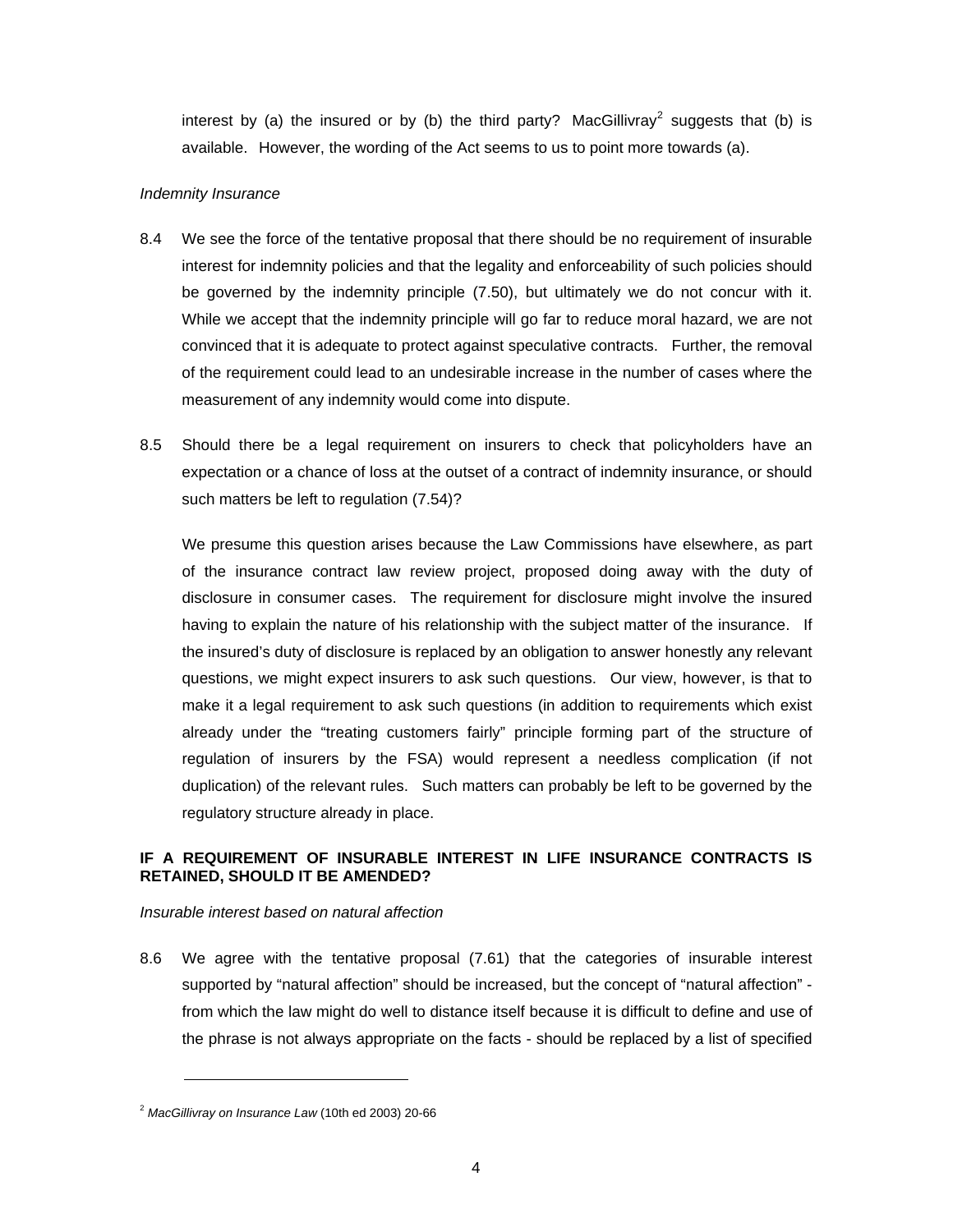relationships and that where there is no such relationship a test of actual or potential economic loss should be available. As to the alternative, if the death of the life assured would cause the policyholder measurable pecuniary or economic loss which could be made good by monetary recompense, replacement goods or the provision of replacement services, then there would be insurable interest. The precise degree of kinship between the policyholder and the life assured should not matter.

- 8.7 Subject to the general comments in the preceding paragraph, we agree with the list of groups set out in 7.62 who should be deemed to have an insurable interest arising out of "natural affection".
- 8.8 As regards other relationships (7.64):
	- (1) No particular need seems to have been demonstrated for parents being able to insure the lives of their children under 18, but there can be no objection to permitting this where expectation of support can be shown, and the increase in moral hazard in other cases is probably marginal.
	- (2) Fiancés should be treated in the same way as cohabitees, particularly in an age where it is quite likely that the couple have been cohabiting for some time prior to their formal engagement and may have had children or invested in property together.
	- (3) Siblings; and
	- (4) Grandparents and grandchildren in relation to these categories, some members of the Committee are of the view that insurable interest should be created by economic considerations (including expectation of support as well as actual support) rather than natural affection, while others would allow the expansion of interest to siblings, grandparents and grandchildren without any limit other than the amount of cover which the underwriter is willing to provide. Provision may also have to be made for family trusts and pure investment contracts - see above at 8.2.
- 8.9 As regards the tentative proposal (7.66) that where there is a relationship of natural affection between the policyholder and the life insured (including the expanded categories proposed by the Law Commission), the policyholder should be permitted to insure that life for an unlimited amount, we would allow policyholders to insure for any limit that the insurer is willing to provide.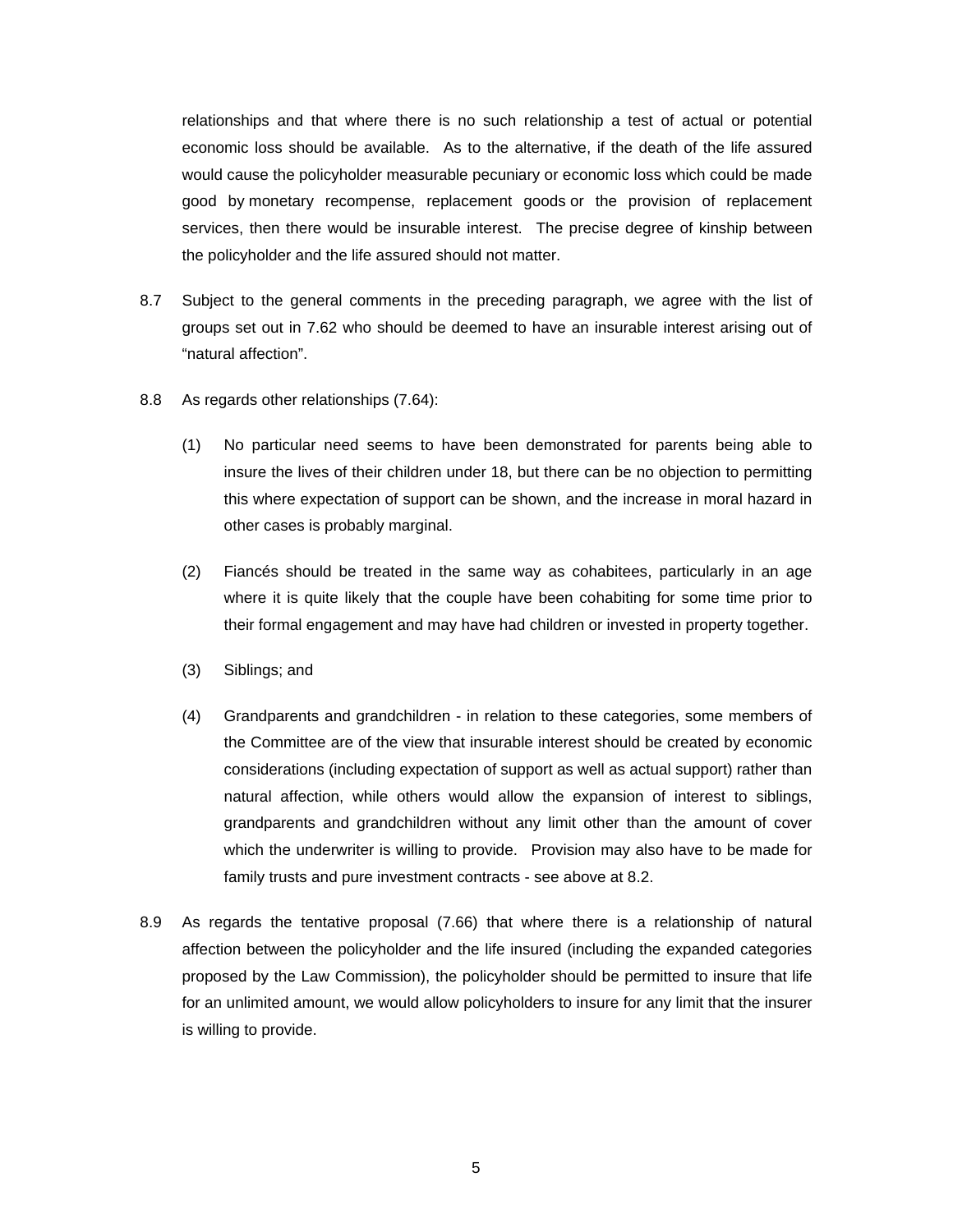#### *Insurable interest based on economic loss*

- 8.10 The majority of us agree with the tentative proposal (7.69) that the category of insurable interest supported by a legal pecuniary loss should be amended by relaxing the test to be applied, so that the requirement becomes that the policyholder has a reasonable expectation of pecuniary or economic loss on the death of the life assured, and that a pecuniary interest recognised by law should no longer be necessary, subject to the further exception for investment contracts referred to at 8.2 above. One member of the Committee has however pointed out that unless "expectation" is confined to legally enforceable interests (e.g. a debt or obligation of support owed by the assured), it might be possible to insure a life for far more than the value of the interest. Also, this proposal could permit professional look-alikes to insure the lives of the celebrities whom they resemble without the knowledge or consent of the celebrities concerned, which might be considered objectionable by the subjects of the policies should they become aware of such a practice.
- 8.11 We take the view that, provided insurable interest has been established by showing the requisite expectation of pecuniary or economic loss, the extent or value of the interest should be the same as for life insurance where the insurable interest is established by virtue of natural affection  $-$  i.e. policyholders should be allowed to insure for any limit that the insurer is willing to provide. Amongst other things, this would remedy the problem with key man insurance as there would be no need for the company to attempt to value its loss on the death of the employee concerned. We recognise the risk of permitting insurance for an amount significantly in excess of the policyholder's real loss, but we presume that a higher premium would be payable and that underwriters would be reluctant to provide exorbitant limits; we consider these factors to be sufficient mitigation. We consider that the basic rule should be included in any amending legislation, although any subsidiary rules which may be necessary, such as how the interest is to be valued, may be left to regulation. One issue which does not appear to have been considered in the Issues Paper is what is to happen if the expectation of loss ceases or does not crystallise prior to the death of the life insured. As commented in paragraph 8.2, we favour the continuation of the current rule that interest does not need to be shown after inception of the contract. Consistent with this, our view is that cessation of expectation of loss should not affect the validity of the policy.

*Consent*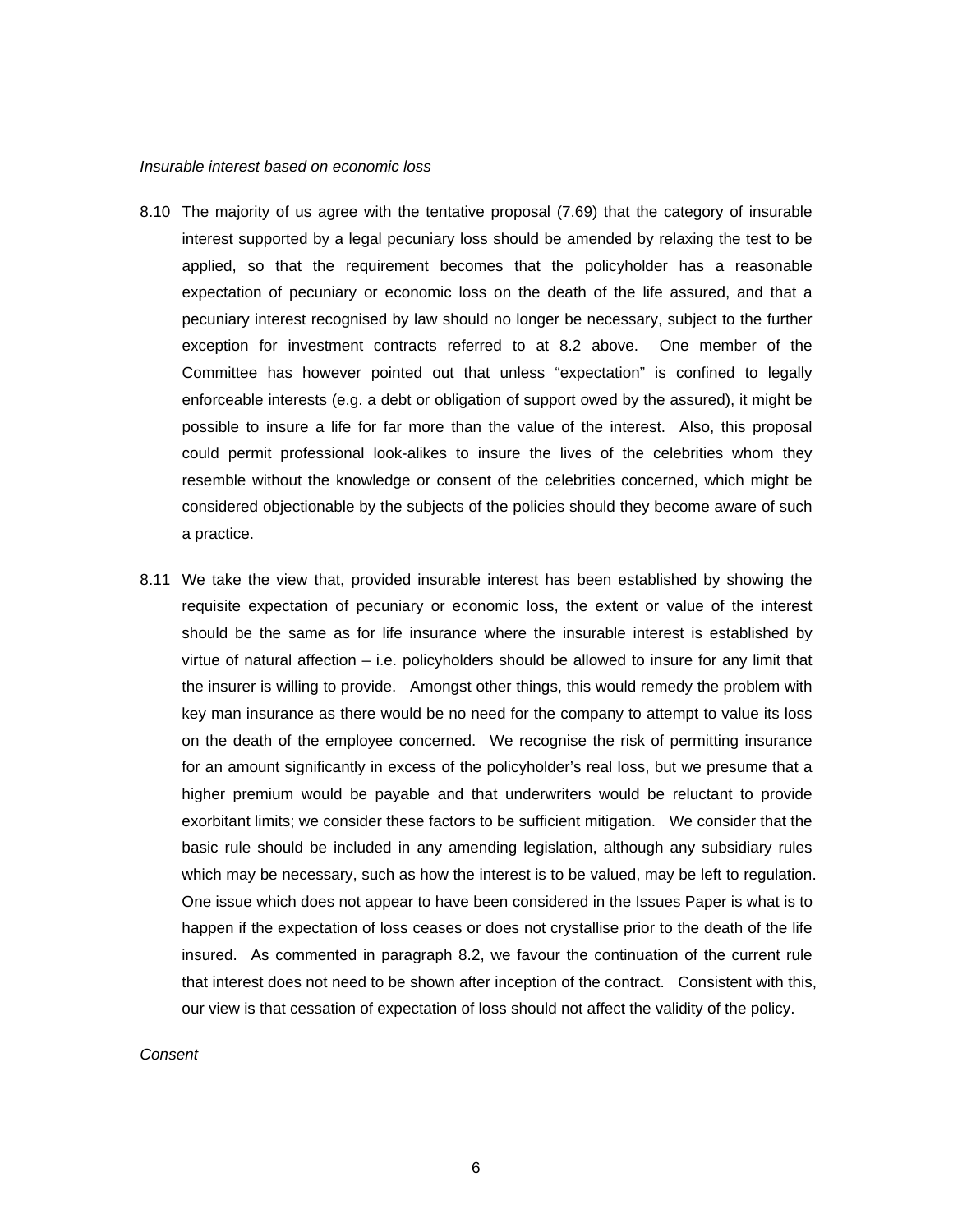- 8.12 If the categories of insurable interest in lives are expanded as suggested elsewhere in the Issues Paper, and having regard to the problem referred to in the next paragraph, we do not think that there are likely to be many situations in practice where the consent of the life insured is likely to provide the only basis for an insurable interest. While we agree (for the reasons stated in the Issues Paper) with the authors' reluctance (7.76) to propose that consent should become the sole requirement or an additional requirement for insurable interest in the UK, we do not agree with the tentative proposal (7.79) that consent of a life insured should provide an alternative ground for establishing insurable interest where the policyholder and the life to be insured do not fit within the categories of natural affection or a reasonable expectation of loss. Apart from the evidential problems referred to at 7.74 - 75, it may be necessary to guard against forgery or blackmail. We note the possible connection between this question and the issue of assignment of policies, dealt with at 8.20 below; anticipating our response to that issue, we do not consider that consent should be either a necessary or sufficient basis for assignment.
- 8.13 If the law is amended so that consent becomes a self-standing basis for insurable interest in another's life, it seems difficult to limit the value of the policy by reference to any criterion other than the amount to which the life assured consents, unless an arbitrary upper limit is to be set by legislation or regulation. Although this may seem far fetched, one can imagine a situation in which A persuades B to consent to A's insuring B's life for a substantial sum with a view to A's having B murdered - a possibility which seems to have at least crossed the minds of the authors of the Issues Paper (7.75). As a variation on this theme, we understand that persuading people with Mafia "contracts" out on them to buy life insurance and assign the proceeds is an old and frequently used device - a consideration which might be thought to support the retention of insurable interest. On the other hand, where an expectation of loss exists, we consider it to be strongly arguable that the consent of the life assured should not be required at all.

### *Insurable interest in group policies*

- 8.14 We do not consider that special rules are necessarily required for group policies  $(7.84)$  see the observations made in 8.16 below. However, if there is any real doubt concerning the effect or efficacy of group life schemes, we would support rules designed to support them.
- 8.15 If special rules are considered desirable for group policies, we agree with the suggestion (7.85) that employers taking out group policies should be exempt from showing a reasonable expectation of loss on an employee's death, for the reasons stated in the Issues Paper. We would however point out that group life policies should be distinguished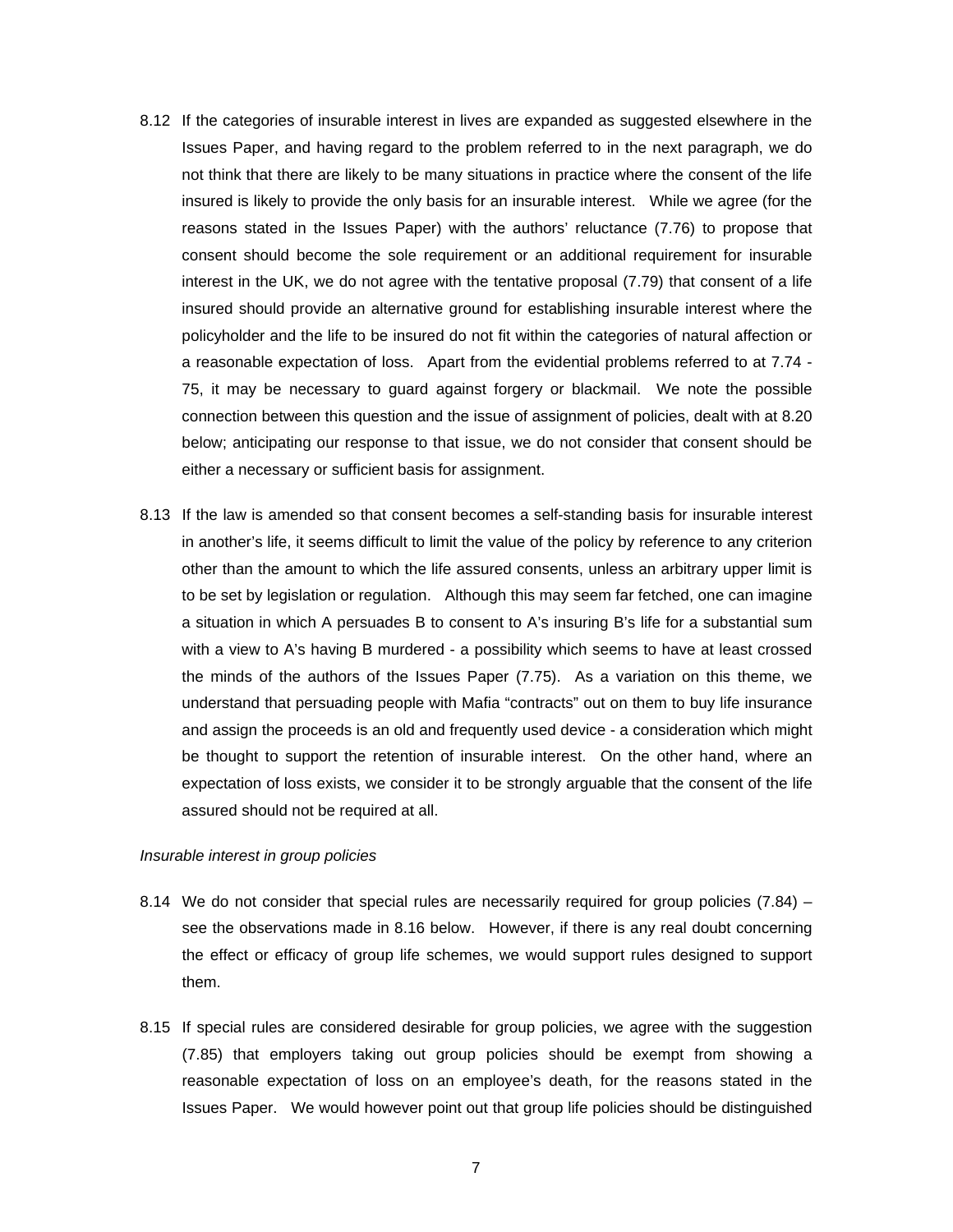from employers' insuring their employees for their (the employers') own benefit. There is no reason why the latter category of insurance should not be subject to the same rules as other life insurance (which would, if the tentative proposals in the issues paper are implemented, include the possibility of insuring against the employer's reasonable expectation of pecuniary or economic loss). On the other hand, the employer might wish to offer death in service benefits by providing for cover to be offered direct to the employees, which could be transferred with any change of employment. In such cases, there appears to be no compelling reason why the employer should be the insured.

8.16 Should group life schemes to be treated as being insurance on lives rather than third party liability insurance (7.86)?

We agree that group life schemes should continue to be treated as insurance on lives rather than third party liability insurance, as this is the basis on which the industry currently writes such policies.

It is not at all clear why *Feasey* (and in particular the fourth of Waller LJ's suggested categories rather than the second) should affect the analysis of insurable interest under a group life contract. The contract in *Feasey* was not a contract of life assurance and none of the life examples given in the fourth category are based on a pecuniary interest.

It seems to us that the amendment to section 2 of the 1774 Act for group policies is based on the premise that insurable interest subsists once the employee is actually covered by the scheme (i.e. the change was to make clear that if the person was eligible for inclusion in the group, the fact that he could not be named in the policy at inception did not make the contract illegal). The basis for insurable interest outside the current cases of natural affection or statute is a pecuniary loss flowing from the death of the person(s) on whose life or lives the policy is written. So, for example, if an employer lends his employee a sum of money, he could insure the employee's life in relation to the amount outstanding at that time.

Similarly, if the employer makes an enforceable agreement to pay the same amount to his employee should he die in employment, then the employer would himself suffer a pecuniary loss if the life assured did die. A life policy issued to the employer would cover the risk and consequences of death of the employee (as opposed to the employer's liability to pay) on the basis that the employer has a pecuniary interest in the death of the employee because he would suffer a loss. It is submitted that this situation (i.e. where there is an additional legal obligation to make payment) is different from the interest of an employer where there is no such obligation to make a payment. In such cases the loss is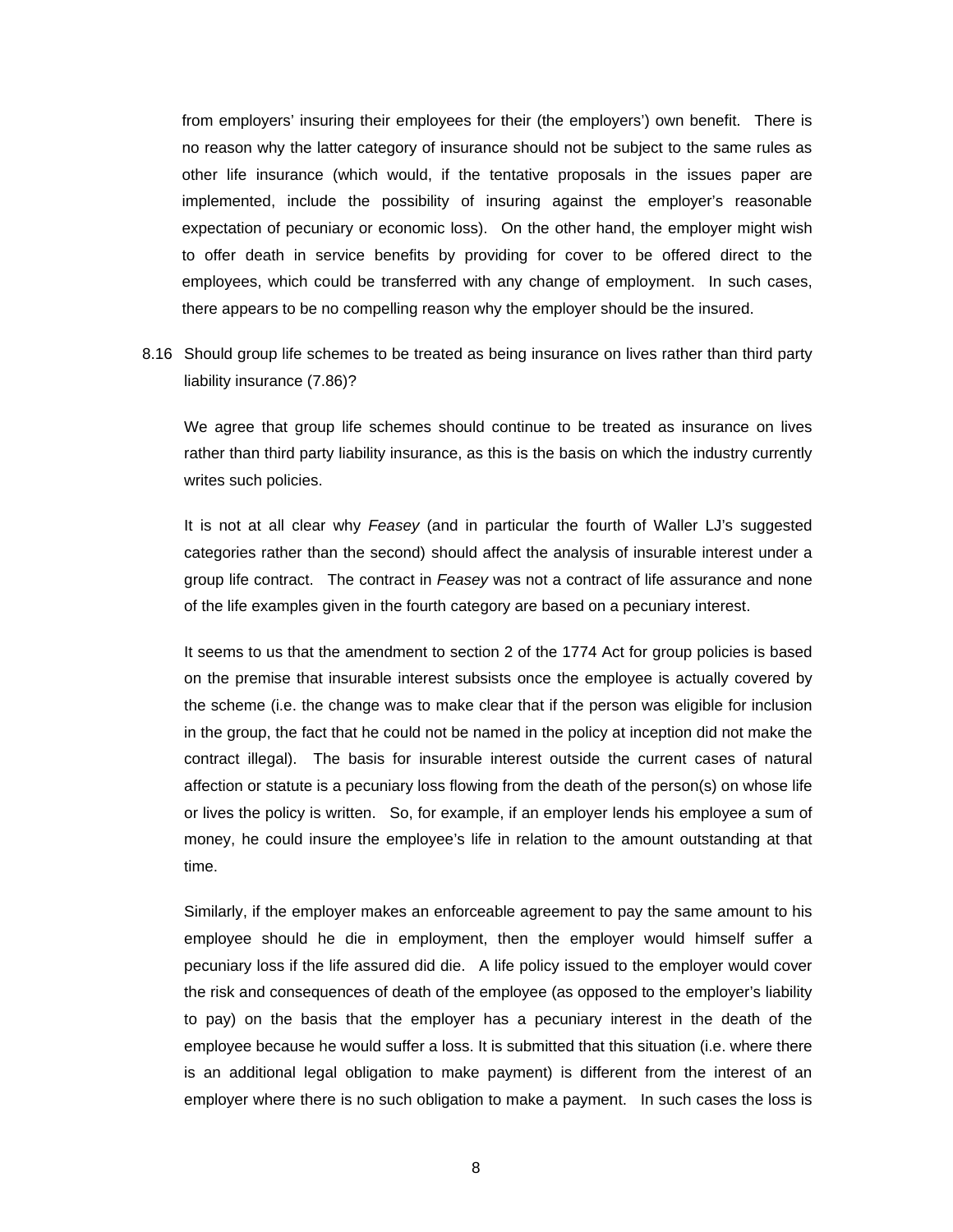limited to the employer's loss during the notice period. Accordingly Hebdon v West<sup>3</sup> and *Simcock v Scottish Imperial Insurance Co<sup>4</sup>* could be distinguished on the basis t[ha](#page-8-0)t in neither case was there an independent obli[ga](#page-8-1)tion to pay money to the employee if he died.

In our experience, group contracts are issued to employers on the basis that they have an insurable interest in the employees' lives for the reason indicated above. They are not however issued to employers where *joint* policies are involved, often involving trustees (unless they cover inheritance or other tax loss to the remaining beneficiaries under a trust). Arguably, only a bare trust for a sole beneficiary satisfies the insurable interest test on an agency basis. Trusts do therefore cause real practical issues and consideration should be given to whether certain types of trust (e.g. a family trust) should be permitted as an extended category of natural affection, or whether there should be a specific exemption for investment contracts (e.g. occupational pension fund trustees investing trust assets in managed pension fund contracts or unincorporated associations investing their assets).

#### *Remedy*

- 8.17 We agree with the tentative proposal (7.88) that a contract of non-indemnity life assurance without insurable interest should be void and not illegal.
- 8.18 We see no relevant difference in this context between indemnity and non-indemnity (including life) insurance. Accordingly, our answer to the question posed at 7.90 is the same as that set out at 8.5 above in relation to indemnity insurance - that is that insurers should not be required to ask whether a valid insurable interest exists at the outset of a life policy. The question whether insurers who fail to enquire should be prevented from relying on lack of insurable interest as a defence to any claim accordingly falls away, although we believe the reality is that insurers will seek to ascertain the nature of the relationship between the insured and the subject matter of the insurance. If the requirement of insurable interest is to be retained for non-indemnity insurance (and we believe that there are good reasons why it should be retained), insurers should not be prevented from raising lack of insurable interest as a defence to a claim under a policy: this would be to subvert the insurable interest requirement via the back door.

*Composite policies* 

<span id="page-8-0"></span> $^3$  (1863) 3 B&S 579

<span id="page-8-1"></span><sup>4</sup> (1902) 10 SLT 286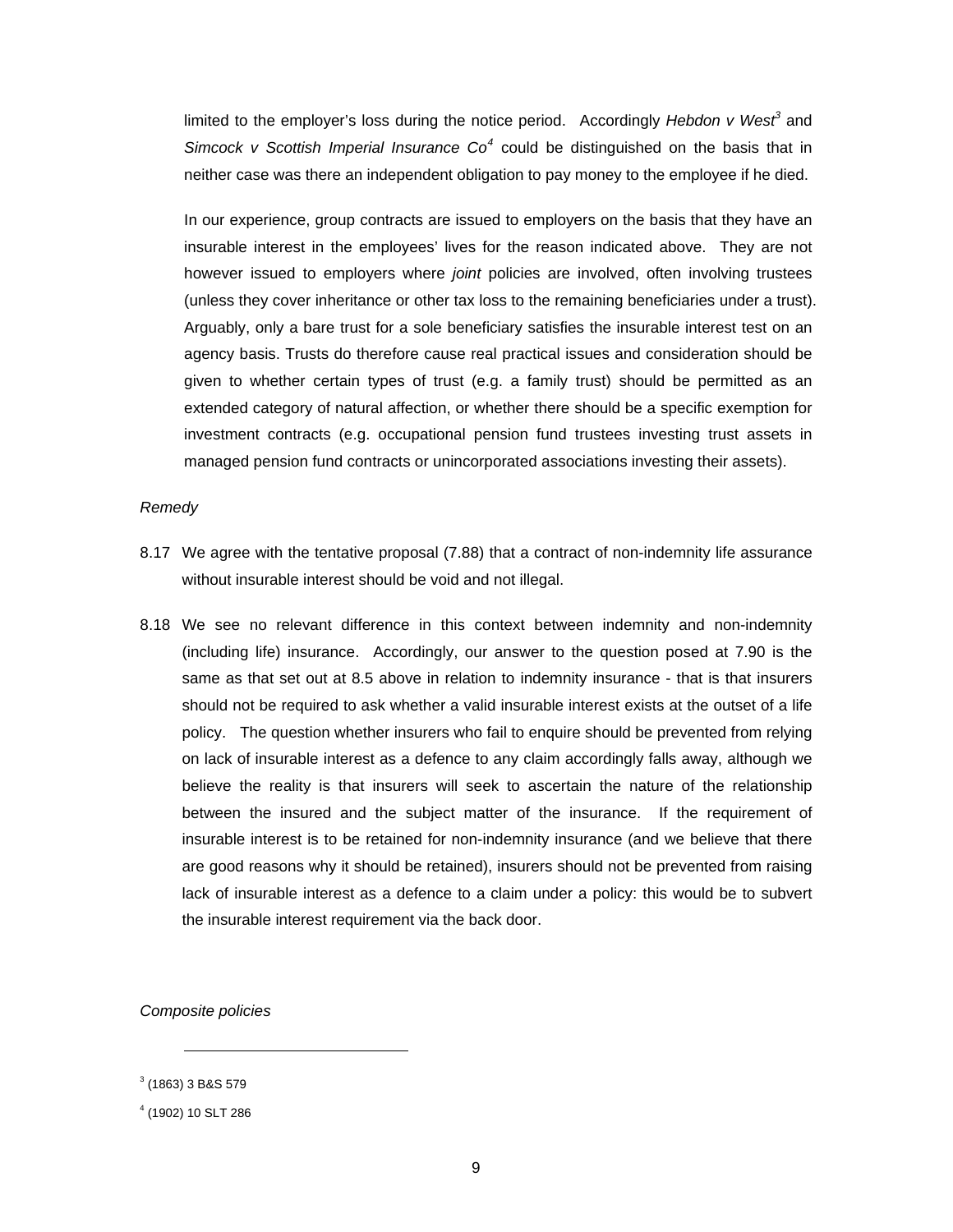8.19 We agree only in part with the tentative proposal (7.93) that composite policies should be regarded as severable, so that if a policy combines indemnity insurance with non-indemnity benefits and there is insufficient insurable interest to support the validity of the nonindemnity part of the policy, only that part of the policy should be invalid. The reason for our qualified agreement is that this question assumes that insurable interest will no longer be required for indemnity insurance - a proposition which we do not support.

#### *Assignment or lapse of interest*

8.20 We do not see a need to reform the law in this respect: see 8.2 above. A requirement for the consent of the life assured to the continuation or assignment of the policy could cause problems of the kind alluded to in 7.94 and should therefore be avoided.

### **FURTHER POINTS OF REFORM - NON-INDEMNITY AND INDEMNITY INSURANCE**

#### *Criminal penalties for marine insurance*

8.21 It is difficult to understand, nearly 100 years later, why the Marine Insurance (Gambling Policies) Act 1909 was ever thought to be necessary. It has certainly not been effective, as "tonners" (i.e. insurance or reinsurance contracts which were essentially wagers on the total value of marine casualties over a certain period) continued to be written at Lloyd's until outlawed by a resolution of the Committee in 1981. Even thereafter, the practice may have continued because it seems to have been necessary in 1993 for Lloyd's underwriters to be reminded of the prohibition by a Solvency Department bulletin. In any event, the spirit behind the 1909 Act seems inconsistent with the Gambling Act 2005. We therefore agree with the tentative proposal (7.97) that the criminal penalty imposed by the 1909 Act should be abolished and that a marine insurance contract entered into without insurable interest should not be illegal. We should perhaps point out, however, that if such a contract was made on a non-indemnity basis and the recommendation for the continuation of the requirement for insurable interest in such policies was not maintained (see 7.43 and 8.3), such contracts might (subject to the Lloyd's resolution mentioned above) become legally enforceable by reason of the Gambling Act 2005.

#### *The names of interested parties*

8.22 We agree with the tentative proposal (7.101) that insurers should not be permitted to avoid policies only by reason that the names of the persons interested are not specified in the policy document, for the reasons given in the Issues Paper.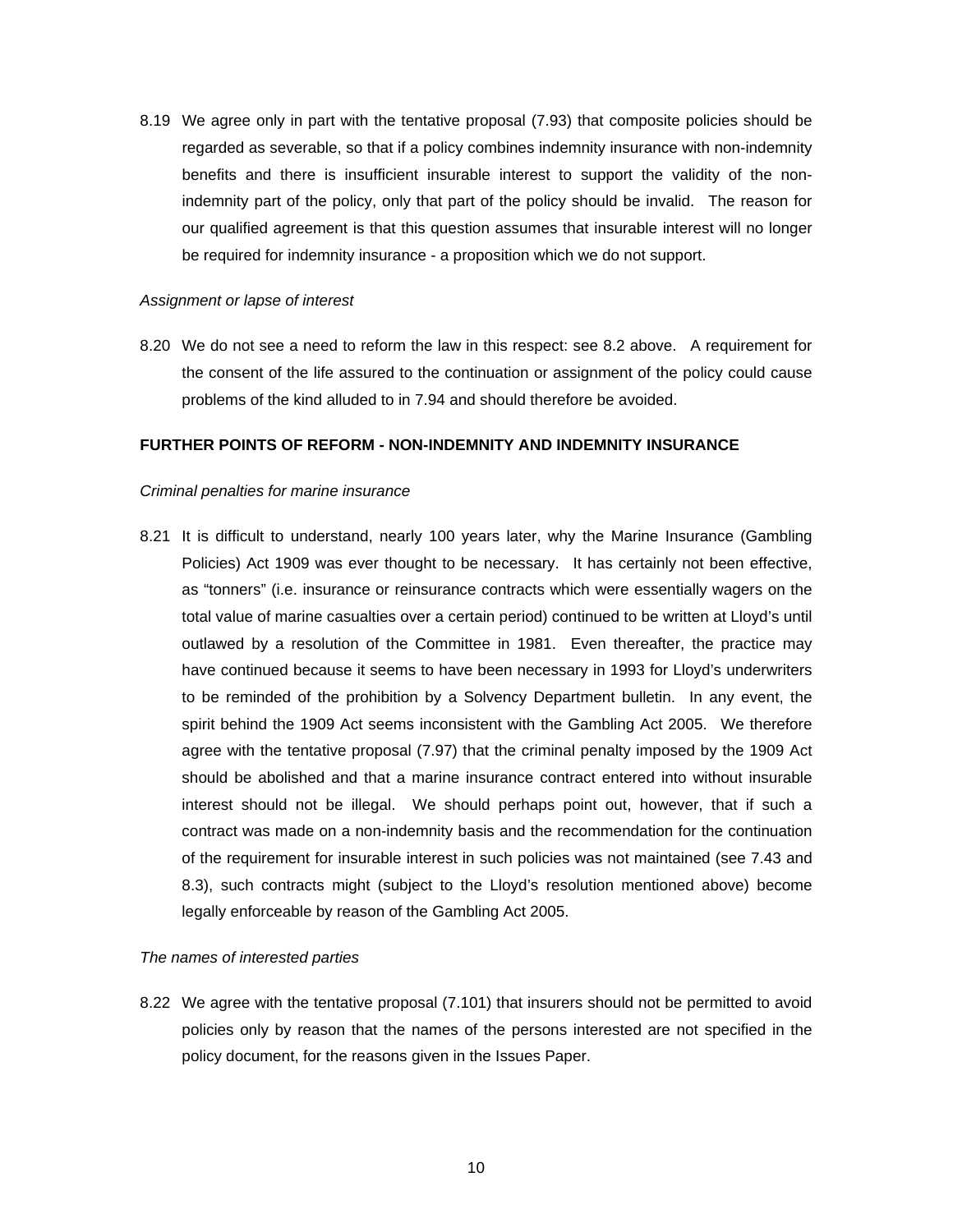#### **ADDITIONAL QUESTIONS**

#### *Non-indemnity insurance*

8.24 It should be recognised that Example 1 in paragraph 3.61 simply cannot be rationalised according to current rules on insurable interest. The range of possible solutions, in our view, is (a) to expand the categories of those with an insurable interest in the lives of others (as suggested above), or (b) to recognise that what is being insured here is the employers' contractual liability to pay death in service benefits - notwithstanding that this is not how employers and their insurers currently regard schemes of this sort, or (c) to formulate special rules for group insurance.

Although Example 2 (3.62) is directed principally (if not exclusively) to insurers rather than lawyers, we would make the comment that if the categories of insurable interest in the life of a third party are expanded as suggested above, company A might well have an insurable interest in the life of Mr Whizz in the circumstances described.

As for Example 3 (3.63), unless the categories of insurable interest by reason of natural affection are expanded to include children under 18, the only legal analysis by which payment of the full policy amount on the death of a child might be enforced is that suggested in 3.63(3) - i.e. that the adult taking out the policy is regarded as contracting as an agent on behalf of his or her child. If that analysis were to be accepted, then insurers could either fix a lower policy payment for the death of a child than that set for an adult, or (presumably for an increased premium) permit the deceased child's personal representatives to claim, on behalf of the estate, the full policy value. In relation to children taking out policies, it is worth bearing in mind that many life contracts contain some element of investment and that therefore there are scenarios in which the policy value will be less than the premiums paid. For this reason, many life companies (other than friendly societies) are loath to issue policies to children on the basis that they then risk the contract being avoided by the child, either during their minority or on attaining majority, especially if investment market returns have fallen in the interim.

#### *Indemnity insurance*

8.26 Assuming that (a) Example 1 (5.47) presents a realistic scenario, (b) a requirement for insurable interest is to be maintained and (c) the scenario is considered to be of practical importance, it should be dealt with by a specific amendment to the meaning of insurable interest. It should however be considered whether this would amount to "insurance" for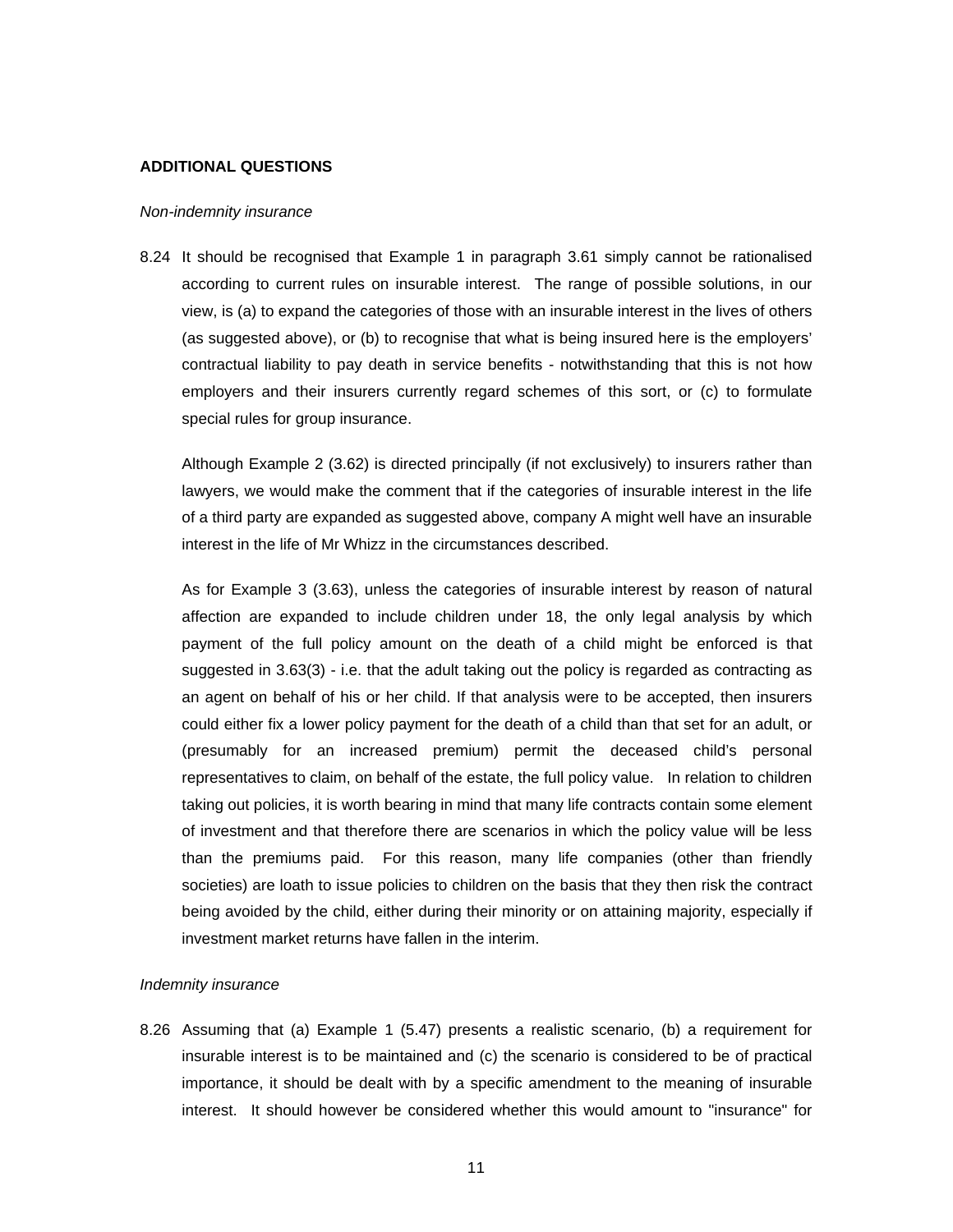the purposes of the EU Non-Life Insurance Directives so as to enable the insurer to write the business: would it fall within Class 13 as "liability"? If the requirement of insurable interest is abandoned, we doubt whether the risk in this example would fall within the indemnity principle as currently understood, though we see no difficulty as a matter of contract about the policy covering the payment.

As for Example 2, (5.48) if a requirement for insurable interest is maintained, we agree that the analysis in (1) may be applicable, although again this may be an appropriate case for making an exception to the requirement (see 8.3 above). If the requirement is abandoned, again we see no difficulty about the policy providing for payment of the total loss (if necessary with a provision for the payment to be made to the son), but subject to a similar doubt as expressed in relation to Example 1 above about the meaning of the Non-Life Directives.

#### *Other possible issues for consideration by the Commissions*

Before closing, we suggest that, if any new legislation is to maintain a requirement of insurable interest for either life or general insurance, there would be merit in expressly prescribing its territorial application, and in that case we suggest that it should be confined to contracts governed by English or Scottish law. We have not found any authority on the application of the 1774 Act and the authorities on the 1845 Act appear ambivalent.<sup>5</sup>

You may also wish to consider the possibility of a challenge to the requirement of insurable interest based on Community law. Specifically we should draw your attention to the European Commission's interpretative communication 2000/C 43/03 concerning the freedom to provide services and the general good in the insurance sector, II.2 (e) (proportionality). Our consideration of the ECJ case-law<sup>6</sup> does not, however, suggest that any challenge to the current rules (or the pre-Gambling Act rul[es\)](#page-11-0) would currently have much prospect of success.

<sup>5</sup> Compare Dicey, Morris and Collins: *The Conflict of Laws* (14th ed) 33-448 and Halsbury's Laws (4th ed) Vol 4(1) para 38.

<span id="page-11-0"></span> $^6$  See notably Cases 15/78 (time-bargains) and 124/97 (slot machines).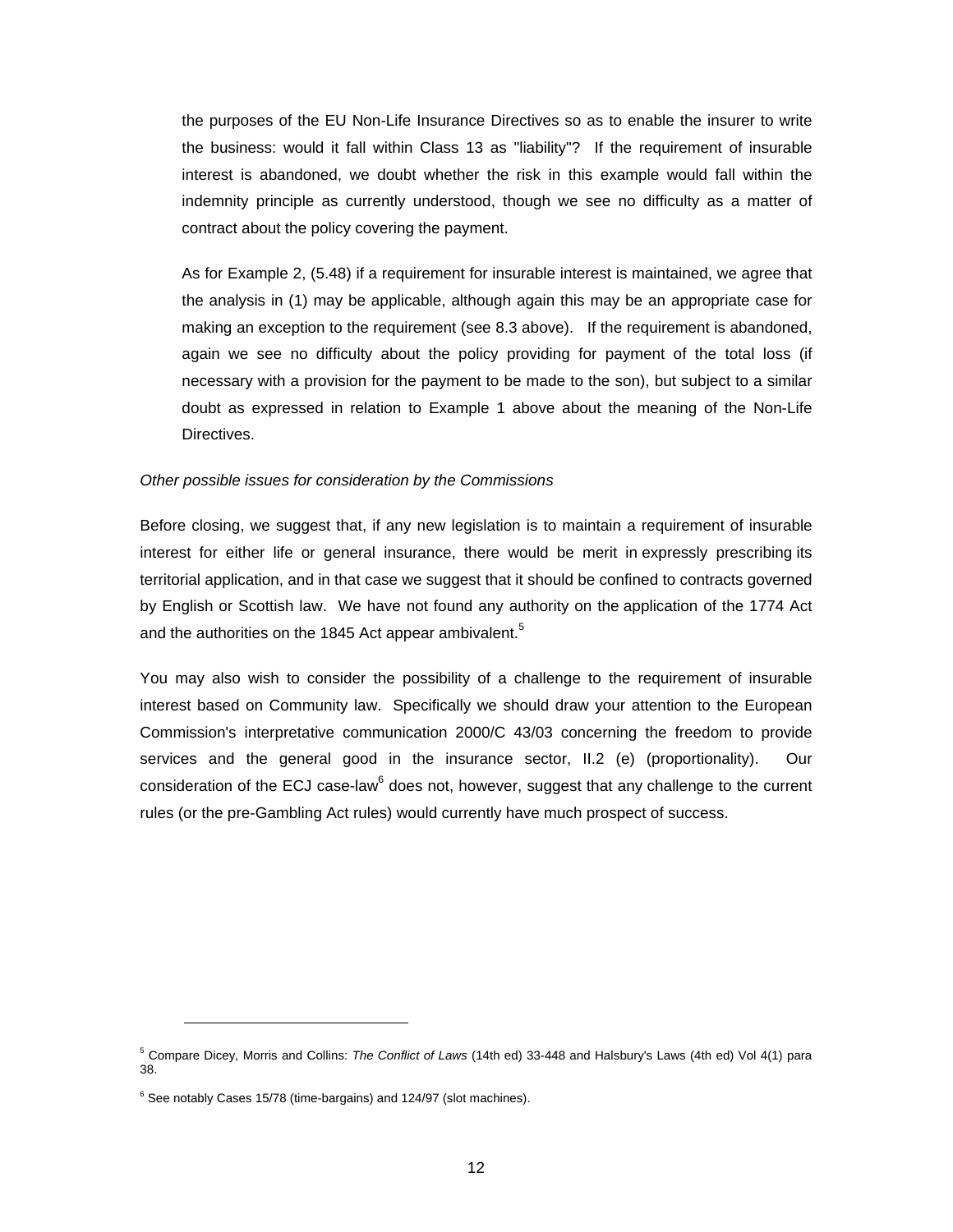### **SUMMARY OF OUR CONCLUSIONS AND RECOMMENDATIONS**

- 1 The reason for the requirement of insurable interest remains sound. The fact that we have not seen much in the way of gambling with so-called insurance policies recently<sup>7</sup> does not alter the abiding, underlying soundness of the need to separate the two, no[r](#page-12-0) does the complexity which judgments over the centuries has introduced.
- 2 We nevertheless accept the case for improvement. Although arguments about insurable interest are (thankfully) rare, when they arise they are often perceived to be part of the professional conspiracy to entrap the insured which the public associates with the insurance industry. Looked at objectively, this may be unwarranted, but perceptions do not always change in the face of the facts. In any event, it lies ill in the mouth of an insurer to sell a product and later tell the insured that he was not entitled to buy it. The general tenor of the Commissions' proposed reforms of insurance contract law is to dismantle the kind of machinery that occasionally allows insurers to take what is perceived as unfair advantage (non-disclosure, warranties etc) and it seems to some members of the Committee consistent that this particular loophole should also be blocked whenever it is superfluous or takes the benefit of the doubt away from the insured. The majority of us are, however, persuaded more by the force of the moral hazard argument, particularly in relation to life assurance. Overall, we favour a régime (overriding the Gambling Act 2005 insofar as necessary) on the following lines:
	- (a) There must be either an interest in the subject matter of the insurance when the policy is effected, or the realistic prospect of one arising at some point during the policy period.
	- (b) For indemnity insurance and for non-life, non-indemnity insurance there should be an interest in the subject matter of the insurance at the time of loss. This should apply to assignees as well, and some members of the Committee are of the view that life and general insurance should be treated alike in this respect, although the majority favour maintaining the position that insurable interest need only be shown at inception for life insurance.

<span id="page-12-0"></span><sup>&</sup>lt;sup>7</sup> Although the sanctions of the criminal law should remain the principal method by which society protects itself against murder with a view to profiting from a policy on the life of the victim taken out by the murderer, insurable interest may have a role to play here as well. In March 2008, a case was reported from California in which two elderly women took out a total of more than 35 policies, worth altogether \$2.3 million, on the lives of two homeless men, whom they are alleged to have then murdered. Might some investigation of the alleged interest of the beneficiaries of the policies have had a preventative effect?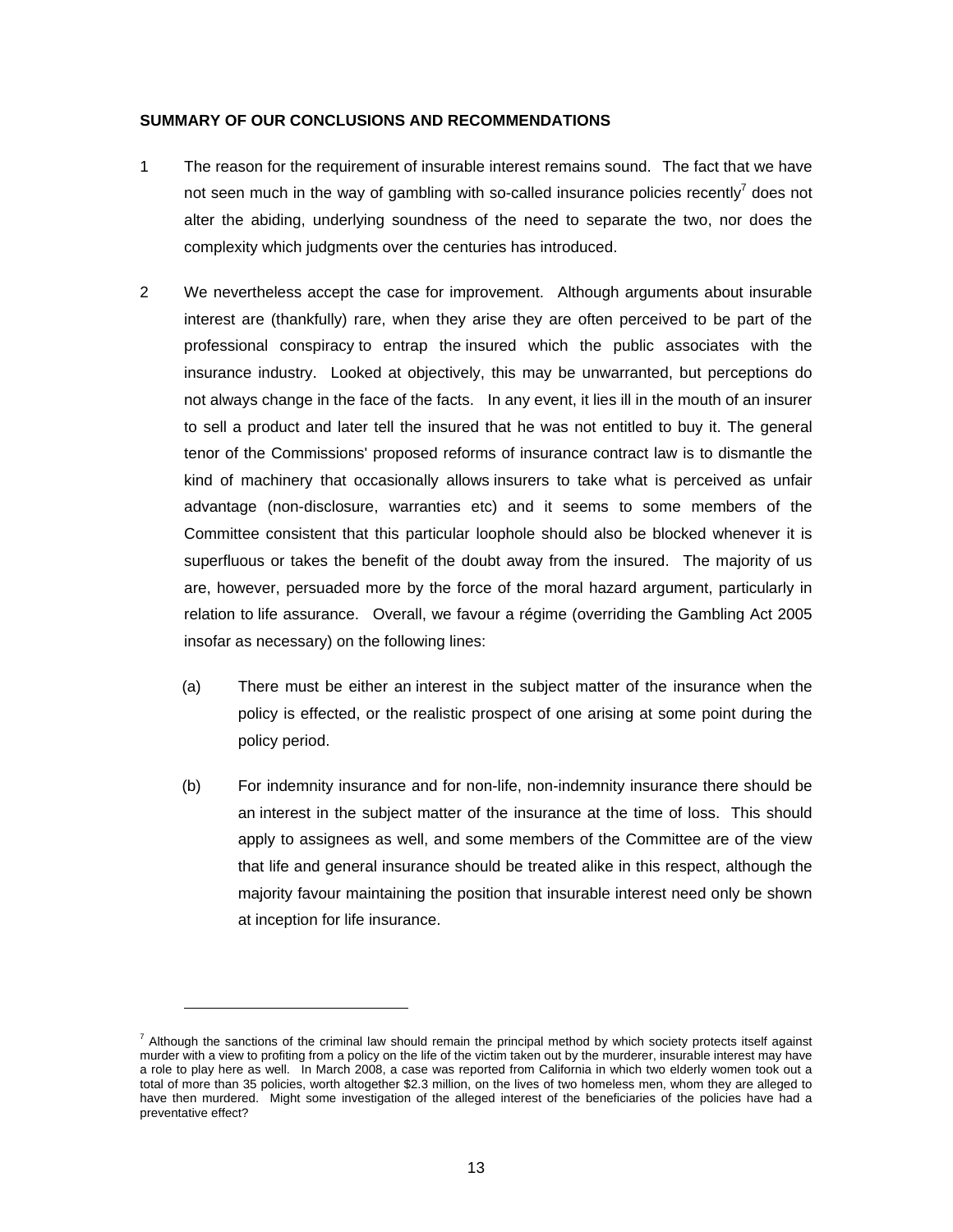- (c) In the absence of insurable interest at either relevant time, the contract should be void, but the premium should be returned; and in the absence of such interest at both times the contract should be unenforceable.
- (d) In the case of general insurance, insurable interest is to be measured in the same way as the indemnity principle, i.e. if the loss of or damage to the subject matter insured would cause measurable pecuniary or economic loss to support a claim to indemnity (whether in the form of monetary recompense, replacement goods or the provision of replacement services) by the policyholder, there is insurable interest.
- (e) In the case of liability insurance, insurable interest is to be measured similarly: if the policyholder is exposed to the liability insured against, or there is a realistic prospect that he will be so exposed at some time during the policy period, and when the policyholder incurs the liability he suffers measurable pecuniary or economic loss that would support a claim to indemnity (whether in the form of monetary recompense, or - much less likely we concede, but nevertheless possibly - replacement goods or the provision of replacement services), then there is insurable interest.
- (f) In the case of life insurance, insurable interest will exist in the circumstances discussed in paragraphs 8.6 to 8.11 of the main body of the paper (i.e. the expanded categories of natural affection or where there is a reasonable expectation of pecuniary or economic loss).
- 3 It should be accepted that, realistically, there is nothing the law can do to prevent the *Macaura* type of case (nor purchasing cover against the wrong type of loss). It would be wise to recognise the limitations of the law and to keep away from the temptation to provide "cotton-wool wrapping" to consumers in this area. On quantum, if there is insurable interest but the loss is too remote or too speculative to value, it should be recognised that this is likely in most cases to be the result of a bad purchasing decision; the law should not involve itself in the absence of some other factor such as mis-selling or negligent advice.

### 9th April 2008

*Contacts: Michael Mendelowitz of Norton Rose, 3 More London Riverside, London SE1 2AQ (020 7444 2729); email: michael.mendelowitz@nortonrose.com*

*Ian Mathers of Allen & Overy, One Bishops Square, London E1 6AO (020 3088 4781); email: ian.mathers@allenovery.com*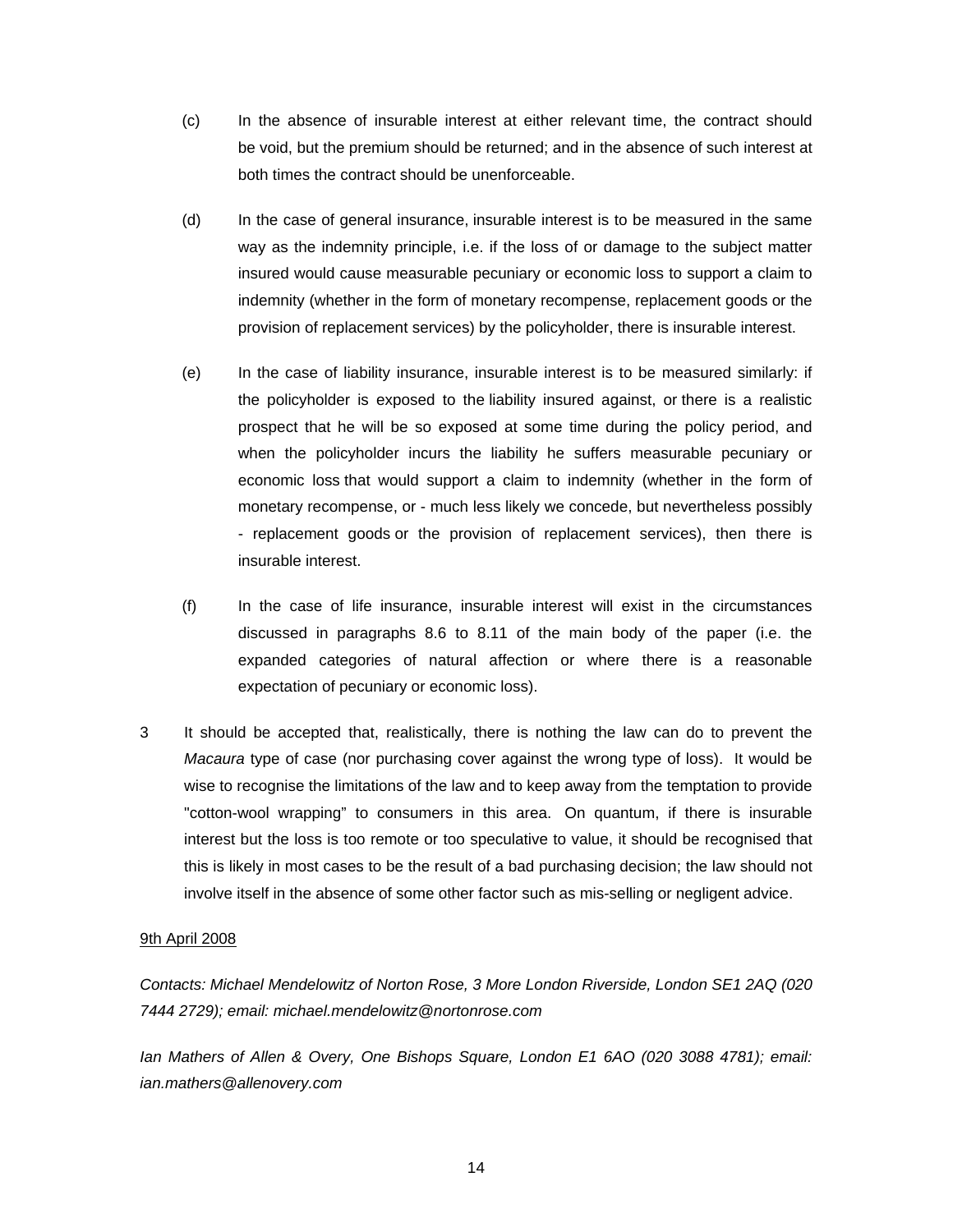## **Appendix A**

# **HISTORY AND DEFINITION OF INSURABLE INTEREST - AND POTENTIAL CONSEQUENCES OF THE RELAXATION OF THE REQUIREMENT TO SHOW IT**

1 We believe that it is appropriate to append to our response a detailed commentary on the Law Commissions' views on the history and definition of insurable interest, since we offer what is at some points a sharply contrasting view. We also point out the risk of possibly unforeseen consequences if the requirement of insurable interest were to be abolished or relaxed to too great an extent.

#### *A. Introduction*

2 The subjects of history and definition are interlinked: if (as we believe we can show, but contrary to the Commissions' views) insurable interest was a known concept before the Marine Insurance Act 1745, it would most likely be because at common law it was a requirement for an insured to make a recovery under an insurance policy.

### *B. History, Non-Life*

3 What Roche J says in *Williams v Baltic Insurance<sup>8</sup>* is:

"There is nothing in the common law of England which prohibits insurance, even if no interest exists. It may be necessary to show interest but there is no prohibition in law."

In the Issues Paper, the Commissions refer only to the first sentence from the extract quoted above. There is a difference between not enforcing a contract and prohibiting it<sup>9</sup>, but we must ask in any event whether the first sentence is correct. Roche J makes [a](#page-14-0) general reference to McGillivray for support, but the current edition of McGillivray repeats the first sentence of Roche J's judgment and cites no other authority, so the argument is somewhat circular. If the only authority relied on for a proposition that the common law did not prohibit insurance without interest is a remark by a first instance judge some 150 years after the statutes dealing with insurable interest were passed, one might regard that

 $8$  [1924] 2 KB at 288 (quoted at 2.2 of the Issues Paper)

<span id="page-14-0"></span><sup>&</sup>lt;sup>9</sup> A contract binding in honour only, or any agreement not intended to create legal relations, is not prohibited but it cannot be enforced. A contract for no consideration is unenforceable, not prohibited. We shall come back to consideration below.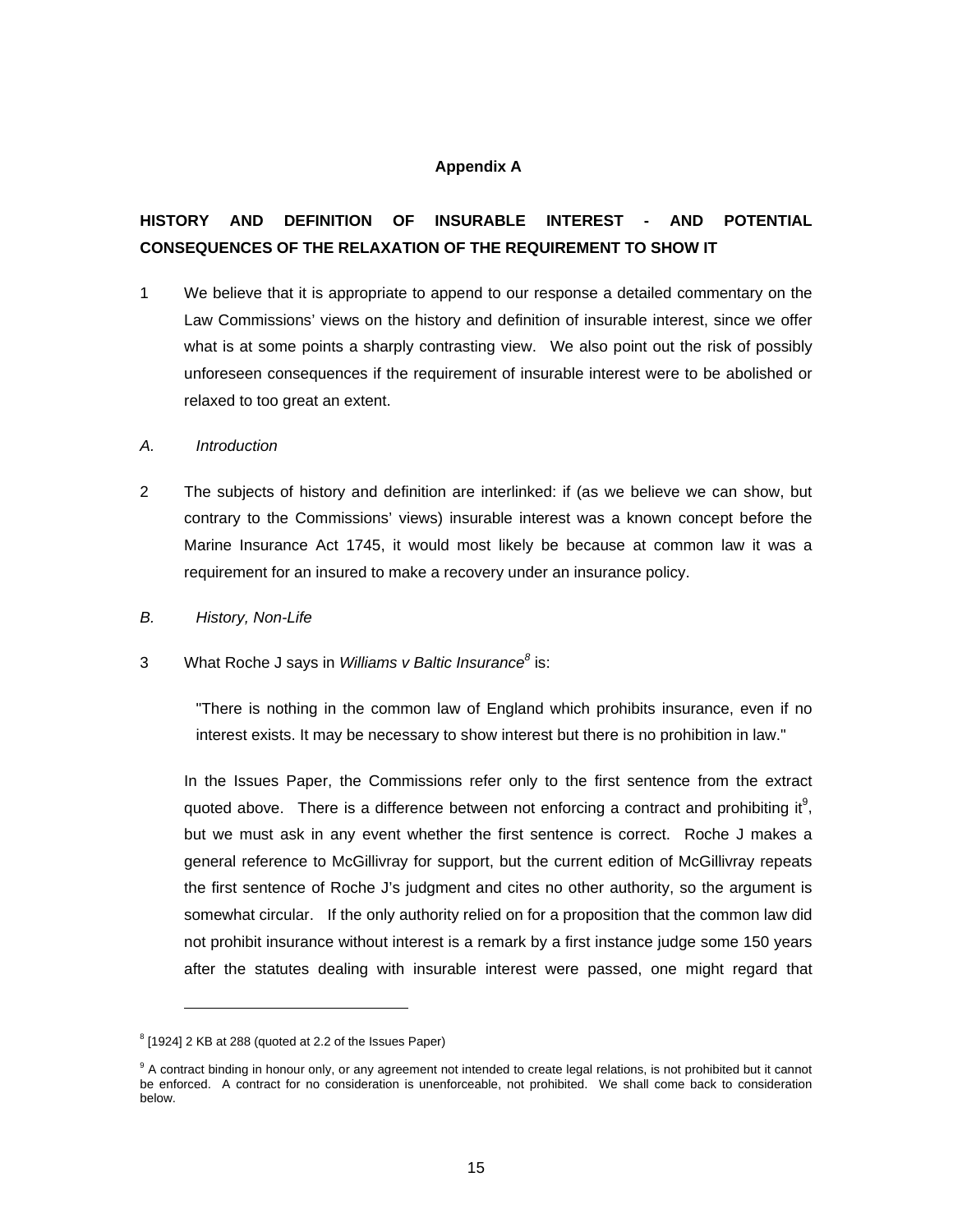proposition as unproven. The second sentence of the extract from *Williams*' case cited above is consistent with the proposition that the common law did require interest to be proved to enforce an insurance contract.

- 4 *The Sadlers Company v Badcock* was decided in 1743.<sup>10</sup> It was a decision of the Lord Chancellor, Lord Hardwicke, and he states that he is foll[ow](#page-15-0)ing the earlier House of Lords decision of *Lynch v Dalzell*. <sup>11</sup> The Lord Chancellor says: "I am of opinion it is necessary the party insured should ha[ve](#page-15-1) an interest in property at the time of the insuring and at the time the fire happens".<sup>12</sup> He acknowledges that some vessels are expressly insured "interest or no interest" [bu](#page-15-2)t adds that where that is not the case interest must be proved. He then says: "The Common Law leant strongly against these policies for some time but being found beneficial, they winked at it." Contrary to the Commissions' assertion (5.29) that the case "has not been cited since", it was cited in *Lucena v Craufurd* (as was *Goddart v Garrett*).13 The *Sadlers* case being heard in 1743 and the 1745 Act appearing two years later, per[hap](#page-15-3)s the proposition that insurable interest was necessary for insurance contracts was thereafter regarded as sufficiently well accepted as not to require additional support.
- 4 *Goddart v Garrett* (1692) 14 is a case deciding before the winking began. There it was stated: "If a man has n[o i](#page-15-4)nterest and insures the insurance is void and though it be expressed in the policy 'interested or not interested".<sup>15</sup>
- 5 Furthermore, the Commissions' suggestion that the 1745 Act was the beginning of a requirement for insurable interest is at odds with the statute itself. The Act assumes an existing requirement of insurable interest. Section 1 prohibits insurance on any English ships or any cargo laden on board:
	- i) "interest or no interest or

<span id="page-15-0"></span> $10$  2 Atk 554, English Reports 26.733

<span id="page-15-3"></span><sup>13</sup> 2 Vern 269

<span id="page-15-1"></span><sup>11 4</sup> Bro PC 431 (1729) English Reports 2.292

<span id="page-15-2"></span> $12$  The Marine Insurance Act 1906, section 6(1) does not require an interest when the policy is effected, but section 4(2)(a) provides that if insurance is obtained when the insured has "no expectation of acquiring an interest" the policy is deemed gaming and wagering. So, if one is intending to buy something, one can put the policy in place before one makes the purchase.

<span id="page-15-4"></span> $14$  2 Vern 269, English Reports 23.774

<sup>&</sup>lt;sup>15</sup> It may be thought that the judiciary have a tendency to wink at failures to comply with the law relating to insurance. In *Craufurd v Hunter* (1798) 8 TR 13, English Reports 101.1239, Lord Kenyon described the insurer's case of no insurable interest as "unconscientious" (adding that the insurer "has the right to insist upon it"). In the 1980's judges expressed disapproval of reinsurers' declining to indemnify insurers that had issued void policies (because unauthorised). A leading case on life insurance, *Dalby v India Life* 15 CBNS 365 (1854), English Reports 139.465 (on "counter insurance", which is reinsurance by another name), was heard at a time when reinsurance was "not lawful".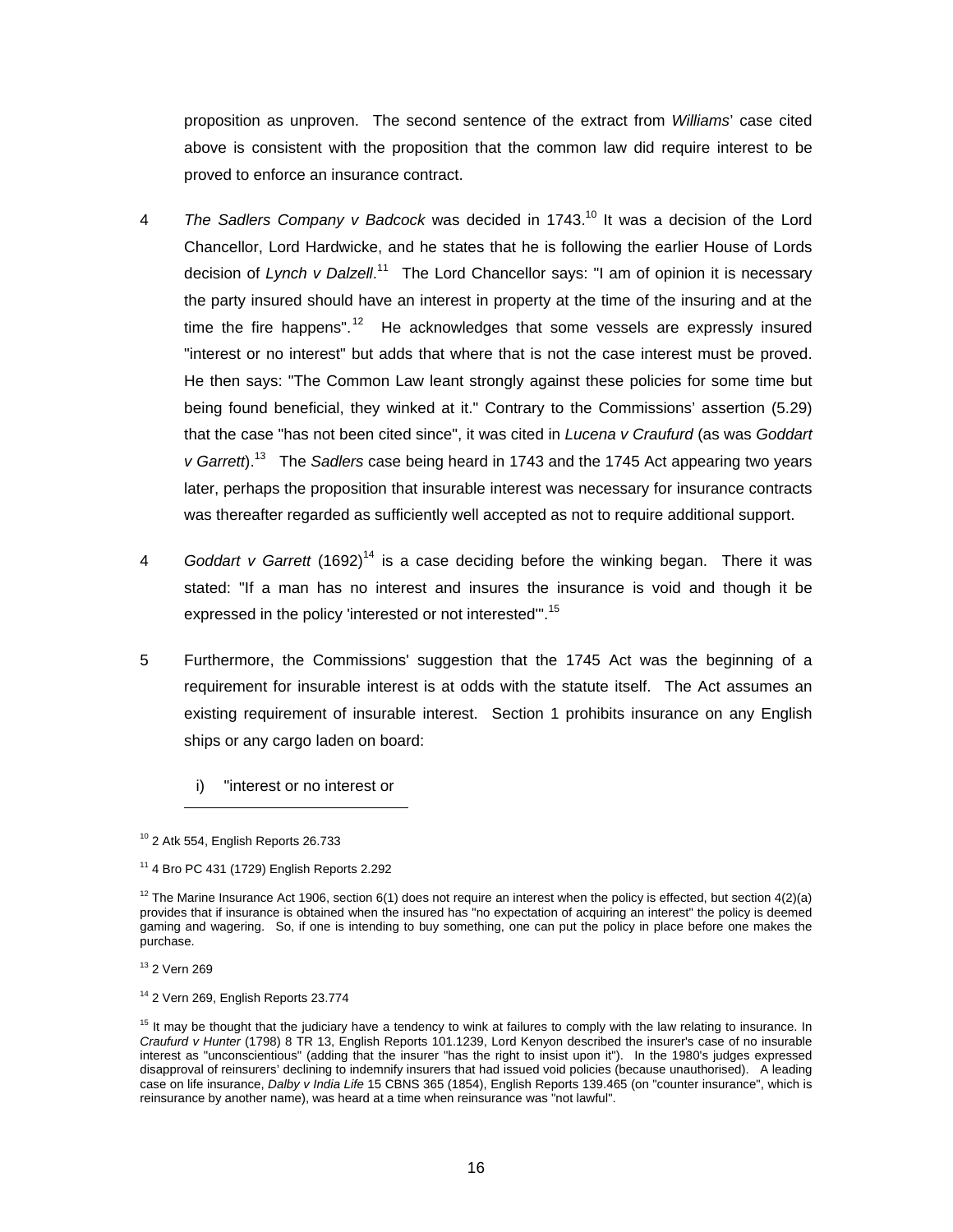- ii) without further proof of interest other than the policy or
- iii) by way of gaming or wagering or
- iv) without benefit of salvage …."
- 6 If there were no existing requirement for insurable interest, one would expect to find a prohibition of insurance "where there is no insurable interest", as there is in the present codifying statute, the Marine Insurance Act of 1906 (and in the Life Assurance Act, 1774). In effect, the 1745 Act is saying that the parties cannot evade the common law requirement for insurable interest by expressly stating that the policy is made "interest or no interest" or PPI, or by entering into the contract as a wager rather than as insurance. (Foreign ships were exempt from the requirement "on account of the difficulty of bringing witnesses from abroad to prove the interest" - *Thellusson v Fletcher<sup>16</sup>* - not on account of English law wishing to see insurance with no insurable interest flou[rish](#page-16-0).)
- 7 It is evident from *Lucena v Craufurd* that the English law requirement of insurable interest for an insurance contract was not a creature of the 1745 Act. The House of Lords asked a group of lower courts judges their opinions on eight questions. Only one question related to the 1745 Act and that was whether after the Act the assured had to plead his interest in the subject matter any differently from before the Act. The judges (page 308) advised that the statute made no difference to the pleading requirements, and the object of the Act was "to prevent gaming by prohibiting the insertion of certain clauses in the policy which dispensed with proof of interest". One of Lord Eldon's references to the statute could suggest the statute broke new ground. He says (page 320) "Since the [statute] it is clear that the insured must have an interest…" But he goes on to say "Lord Kenyon in *Craufurd v Hunter* considered [the statute] as a statutory declaration that insurance might have been effected before that Statute without interest. It is with great deference that I entertain doubts on the subject." That indicates quite clearly that Lord Eldon's first remark is addressed to the fact that it is no longer permissible for the insurer expressly not to require an interest. He cites the earlier cases of *The Sadlers Company* and *Pringle v Hartley*. 17
- 8 The plaintiff makes the point in the other report of *Lucena v Craufurd*18 "that a mere wager is legal there can be no doubt but insurance is a different thing from [a w](#page-16-1)ager" and that "all

<span id="page-16-0"></span><sup>16 (1789) 1</sup> Doug 315

<sup>&</sup>lt;sup>17</sup> 3 Atk 195, English reports 26.914

<span id="page-16-1"></span><sup>&</sup>lt;sup>18</sup> 3 Bos & Pul 75, English Reports 127.42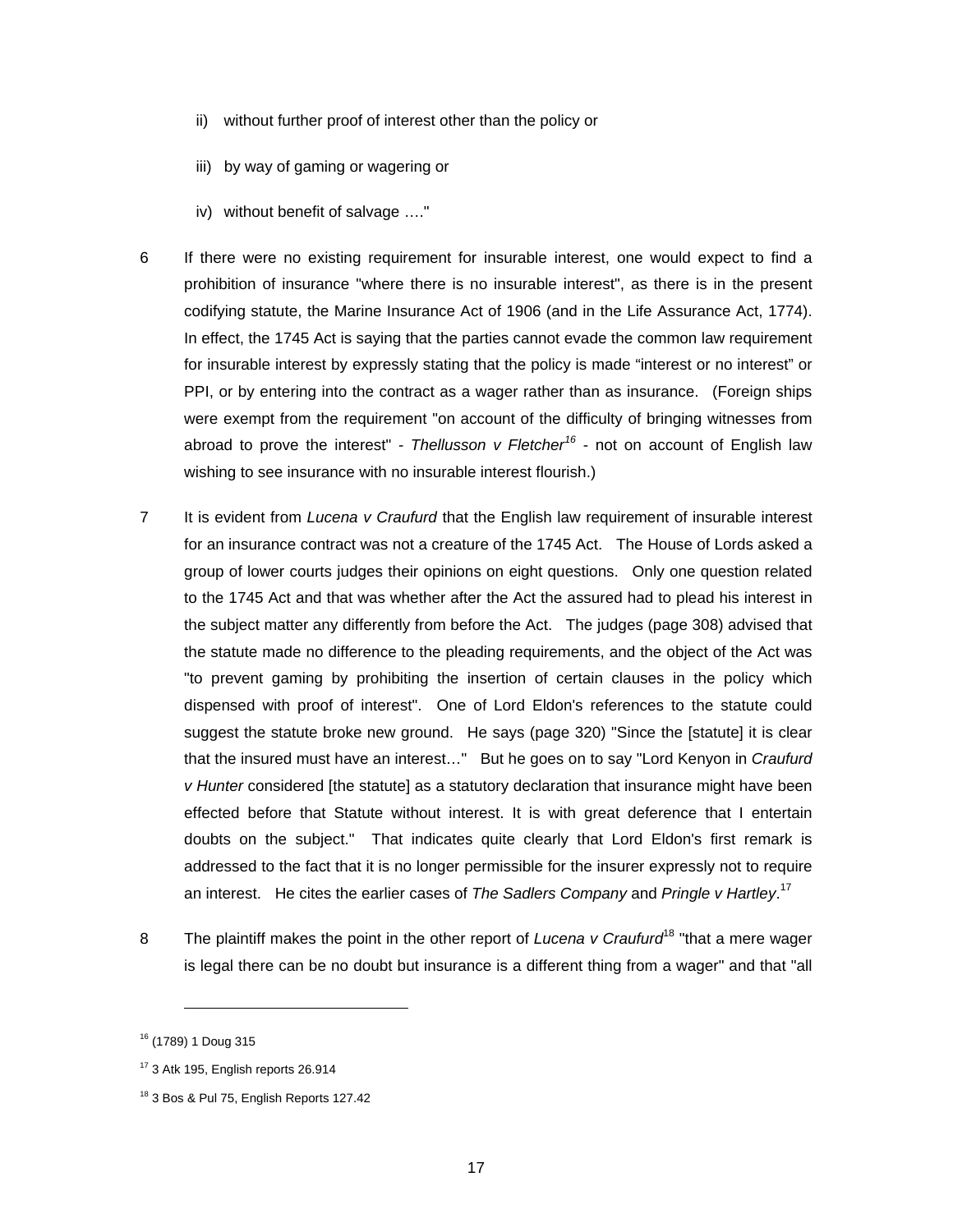precedents printed and manuscript previous to the [statute] with one single exception<sup>19</sup> either aver an interest or contain a dispensation of the proof of interest." This is consiste[nt](#page-17-0) with the way the statute is framed. Before 1745 contracts of insurance did require that the insured have an insurable interest, but the courts began to wink where marine contracts expressly stated that proof of the interest was not required. The 1745 Act brought an end to that. One could wager if one wished; it was lawful to do so. But one could not wager under the quise of an insurance contract. $^{20}$  If one entered into an insurance contract one had to have an insurable interest.

#### *C History: Life*

- 9 The Life Assurance Act 1774 continued this two-pronged approach of prohibiting both wagering by way of insurance, and effecting insurance without interest. It barred (section 1) insurance where the beneficiary "shall have no interest" and also barred insurance "by way of gaming or wagering". (Note, the statute says "interest", not "insurable interest". The statute was to be read purposively: "Every assurance made contrary to the true intent and meaning hereof shall be null and void.")
- 10 The Marine Insurance Act 1906 (the MIA) was passed after gaming and wagering had been declared by statute to be illegal (by the Games and Wagers Act 1845). $^{21}$  The MIA has the two-pronged approach but, in light of the fact that wagering was by t[hen](#page-17-1) unlawful, puts it differently:
	- i) Section 4(1) Every contract of marine insurance by way of gaming or wagering is void.
	- ii) Section 4(2) A contract of marine insurance is deemed to be a gaming and wagering contract:
		- (a) where the assured has not an insurable interest……
		- (b) where the policy is made 'interest or no interest' or 'without further proof of interest than the policy itself' or 'without benefit of salvage'.

<span id="page-17-0"></span> $19$  (which the plaintiff believed to be inaccurate)

<sup>&</sup>lt;sup>20</sup> The issues paper understands this: "The original 'mischief' that insurable interest was intended to prevent was not gambling itself, but gambling in the guise of insurance." (7.35). That does not seem to inform the rest of what the Commissions say, particularly about the effect of the Gambling Act 2005 - see below. In any event, the requirement for interest goes beyond blocking an abuse.

<span id="page-17-1"></span> $21$  This was the name of the statute when it came into force. It became the Gaming Act some 50 years later with the Short Titles Act 1892.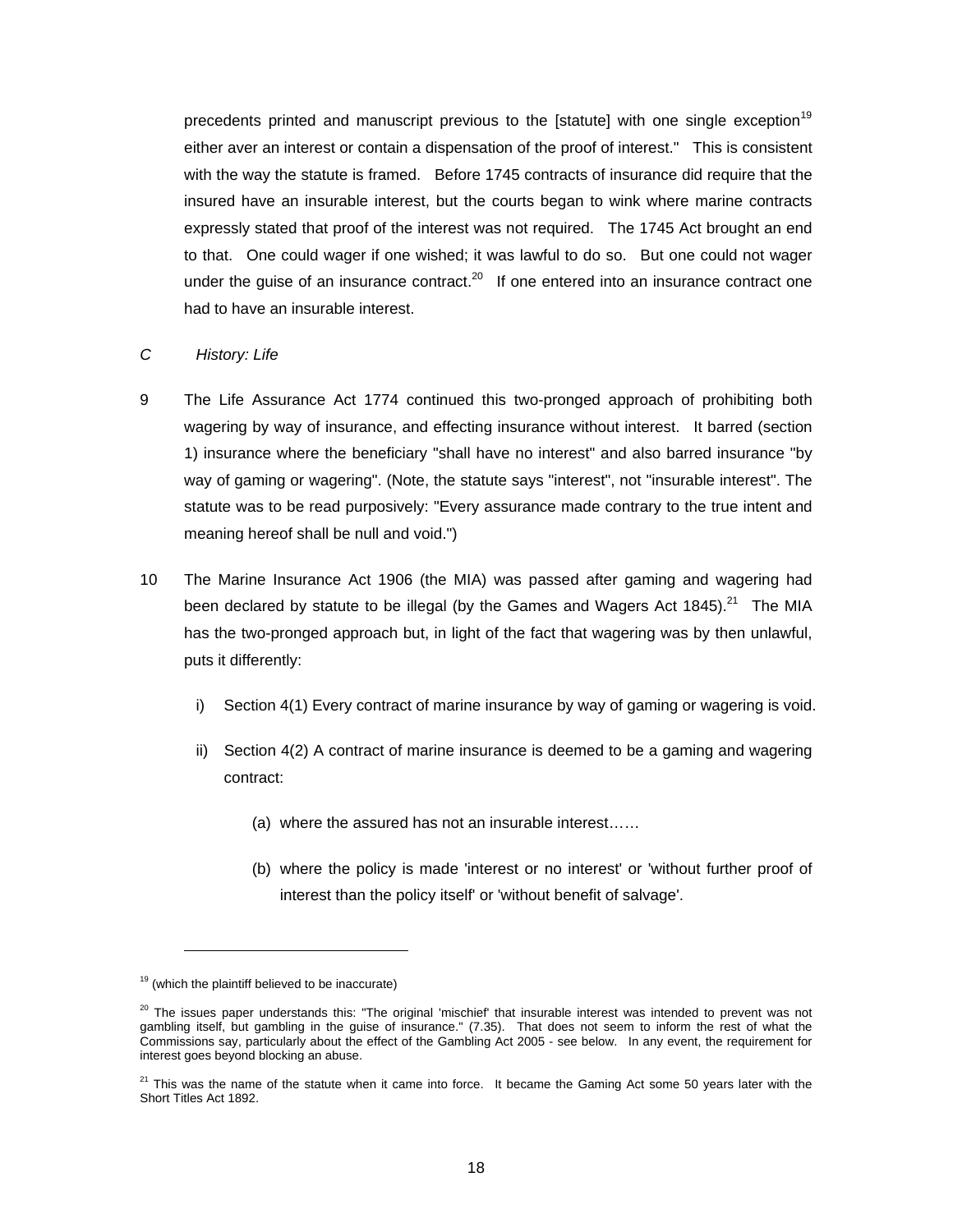- 11 This dichotomy between policies which are wagers and policies where there is no interest, though they were not entered into as wagers, becomes relevant in considering whether the Gambling Act 2005 has done away with the requirement for insurable interest. $^{22}$
- 12 Whilst insurable interest was required at common law for non-life insurance, it is reasonably clear that this was not the case for life insurance. Indeed the 1774 Act was passed to end the practice of insuring the lives of persons whom the parties taking out the policies wished to die. That is why the statute bans insurance on lives where there is no interest, while the 1745 Act banned practices designed to avoid the requirement for interest.
- 13 Insurance on anything other than a marine adventure was in its infancy even in the middle of the 18th century. There was some "life" insurance for funeral expenses - and small "mutuals" - but the first life company did not appear in England until the very end of the 17th century and what is now regarded as life insurance began only in about  $1760.<sup>23</sup>$  Prior to 1774 there was a rash of gambling on lives, particularly of public figures, by u[se](#page-18-0) of life insurance policies. There seems no reason why the courts could not have ruled that an insurable interest in the life was required before such policies could be enforced, insisting on the removal of wagering from life insurance, but they did not. As *Dalby v India and* London Life Assurance Company<sup>24</sup> demonstrates, the judges winked at the absence of interest, and at the absence of los[s, a](#page-18-1)nd at the prohibition of reinsurance.
- 14 The 1774 Act was introduced to stop abuses that had developed and it did so by bringing life alongside property insurance and requiring "interest". Indeed, it did more: the statute provided that no greater sum should be recovered from an insurer than the amount or value of the interest. It intended life to be indemnity based, as was non-life. The difference between life and non-life insurance was that for life the interest and the correctness of the amount had to be assessed at the time the policy was taken out (it could therefore be a fixed sum). If what the courts have subsequently accepted as "interest" in life has not kept up with social developments, one might cure the ill by expanding the concept of interest and still preserve the barrier against abuse. If it is considered

<sup>&</sup>lt;sup>22</sup> See below.

<span id="page-18-0"></span> 23 Geoffrey Clark: *Betting on Lives: The Culture of Life Insurance in England 1695 - 1775*

<span id="page-18-1"></span> $24$  (1854) 15 CB 365, English Reports 139.465; see also footnote 15 above. A vicar insured the life of a duke with an insurance company. There is no evidence in the case that he had an interest in the life of the duke. A director of the insurance company, Dalby, effected "counter insurance" with New India. (It seems that at that time directors were as liable for the debts of the company as the company.) The vicar exchanged his life policy on the duke for an annuity. Eventually the duke died and Dalby claimed on New India. Successfully. New India asserted that Dalby had suffered no loss because the vicar's policy had already terminated. The court held that Dalby's policy was on the life of the duke and he could recover. It was of course reinsurance and Dalby's company was not getting a windfall; it was paying the vicar an annuity. There is no evidence that Dalby recovered more than the annuity being paid.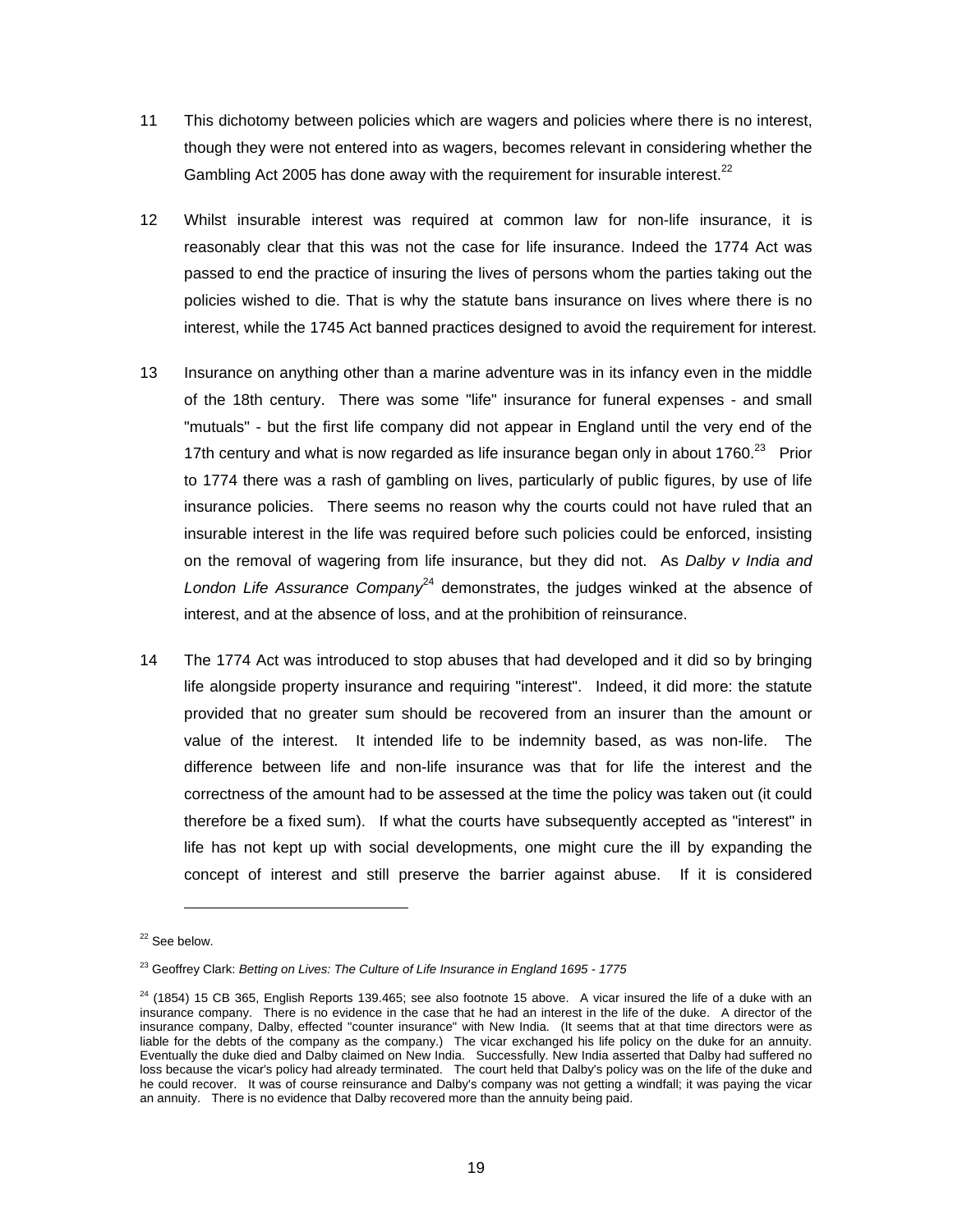inappropriate that an insured who could be financially exposed on the dropping of a life should continue the insurance after his financial exposure has ended, some requirement may be imposed that interest must exist also at the time the life drops in such cases. If it is considered inappropriate for a person with no family ties and no financial exposure to profit from the death of another by claiming on an insurance policy, changing the law so that insurable interest was not required at any time would simply exacerbate the problem.

## *D Definition: Property*

# 15 In *David Cowan v Jeffrey Associates and Others*25 Lord Hamilton said:

"In the Court of Appeal in England excerpts from Lawrence J's opinion [in *Lucena v Craufurd*] have been described as "the classic definition of insurable interest" (*Mark Rowlands* at 228, *Glengate* at 621, 626). It is to be noted, however, that in neither case did the learned judges refer to the observations in *Lucena v Craufurd* in the House of Lords, where, as noted in MacGillivray on Insurance Law at para. 1-116, the House of Lords did not agree with some at least of Lawrence J's views."

16 Lawrence J was one of the judges giving an opinion to the House of Lords before the House itself ruled. Possibly because of the political delicacy of the position (the rights of the King being potentially involved), the Lords consulted widely. The decisions of Lord Eldon, Lord Ellenborough and the Lord Chancellor are the true decisions of the House of Lords. Lawrence J thought insurable interest was required for an insurance contract:

"That a man must somehow be interested in the preservation of the subject-matter exposed to perils follows from the nature of this contract when not sued as a mode of wager but as applicable to the purposes for which it was originally introduced; but to confine it to the protection of the interest which arises out of property is adding a restriction to the contract which does not arise out of its nature."

17 He then went on to cite two Roman authorities, one in the original Latin,  $^{26}$  and it is this definition which the Issues Paper uses at 2.1. However, at 5.12 the La[w C](#page-19-0)ommissions quote Lord Eldon's definition of insurable interest as "the classic": that is correct. Lawrence J's opinion was that "where a man is so circumstanced with respect to matters exposed to certain risks or dangers as to have a moral certainty of advantage or benefit but

<sup>&</sup>lt;sup>25</sup> 1998 SC 496

<span id="page-19-0"></span> $^{26}$  A further indication perhaps that insurable interest as a concept in England goes back beyond 1745.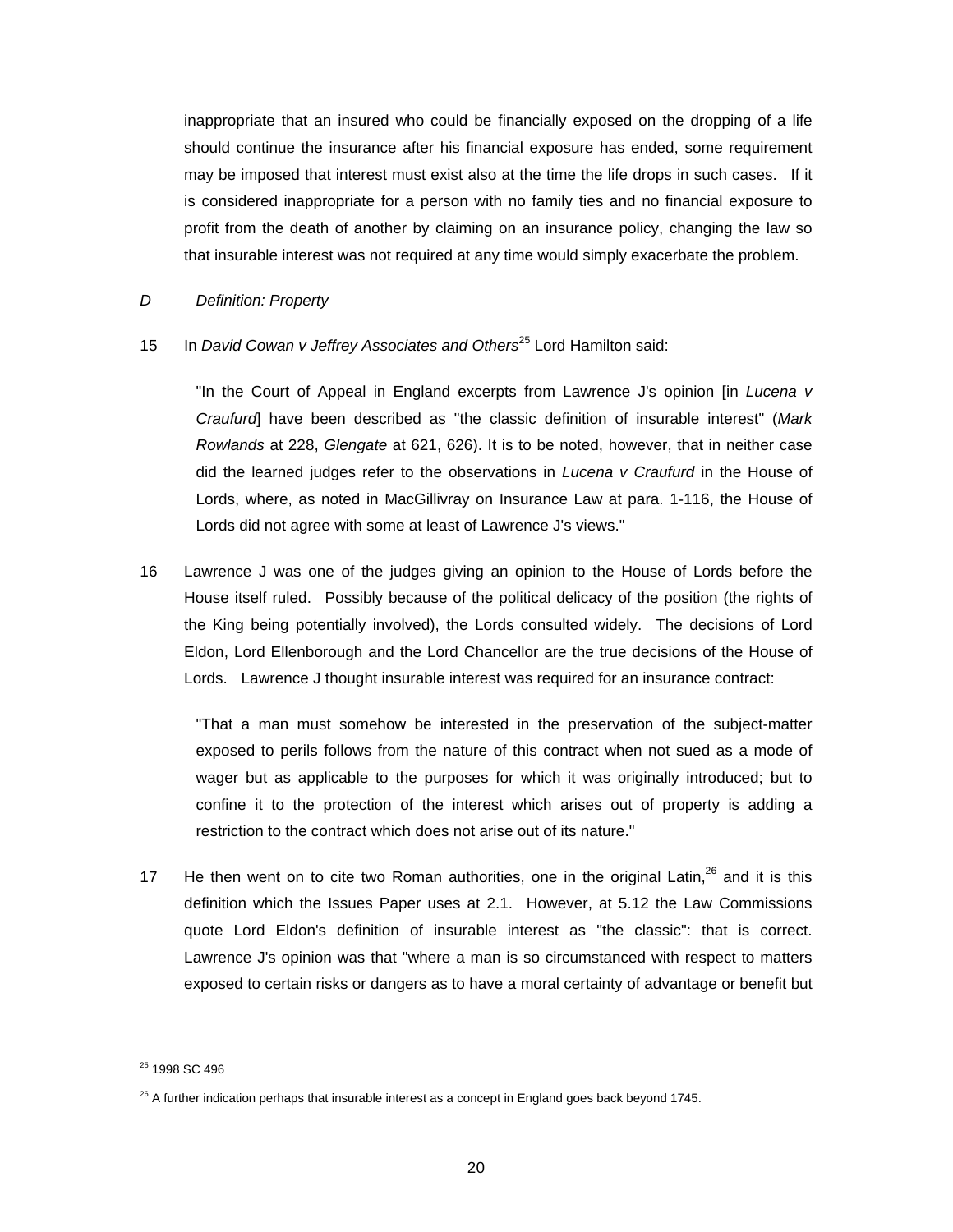for those risks or dangers he may be said to be interested in the safety of the thing." $27$ Lord Eldon directly disagreed. He was unable "to point out what is an interest unless it [be](#page-20-0)  a right in the property, or a right derivable out of some contact about the property which in either case may be lost upon some contingency affecting the possession or enjoyment of the party." The Lord Chancellor, Lord Erskine, added that if insurance were permitted on the argued basis, "it would introduce infinite confusion in the administration of justice and enable persons to insure property who have no manner of right."

- 18 Many of the cases cited by the Commissions where insurable interest arises as an issue are cases where the insured has not insured his property in the subject-matter of the insurance but someone else's property. In *Macaura v Northern Assurance Company Limited<sup>28</sup>* the insured did not insure his (ownership) interest in the company but property owned [ex](#page-20-1)clusively by the company. The insured made a mistake. The view put forward by the Law Commissions is that *Macaura* was an unhelpful decision and a wider test would have enabled Macaura to recover (5.14 - 5.19). However, had Macaura recovered and had there been many creditors of the company, what would have happened to the proceeds of the claim? The interest that a potential insured may have (and the extent of that interest) may be relevant to the insurer's assessment of the risk. If the law is changed so that a potential insured is not concerned to think about what his interest is and take the trouble to insure that interest and no other, what other evils may be born and how will they be addressed?
- 19 In *Anderson v Morice*29 the buyer insured the goods from the time they became his property at his risk an[d no](#page-20-2)t before. They were at the seller's risk before the goods were fully loaded on a vessel, but the seller had failed to take insurance for that period and activity. The goods were lost before being fully loaded. The buyer agreed to take a bill of lading for what had been loaded before the loss (not a full load) and claimed on his insurance. This was improper: his insurer had not been asked to take the risk prior to the cargo being fully loaded and had received no premium for that risk. If the insurer had been required to pay, he would have had no subrogated claim on the ship because the ship owed his insured no duty at the time of loss. If the insured is not required to identify the nature of his interest in the risk, how will the insurer price the risk? If the response is

<span id="page-20-0"></span><sup>&</sup>lt;sup>27</sup> Every passenger on an aeroplane comes within that description; every house-owner on its flight-path. They are interested in the safety of the airplane. Insurable interest required more than "being interested". Lord Eldon said "if moral certainty be a ground of insurable interest there are hundreds, perhaps thousands, who would be entitled to insure."

<span id="page-20-1"></span><sup>&</sup>lt;sup>28</sup> [1925] AC 619

<span id="page-20-2"></span><sup>29</sup> LR 10 CP 609 (1876) H.L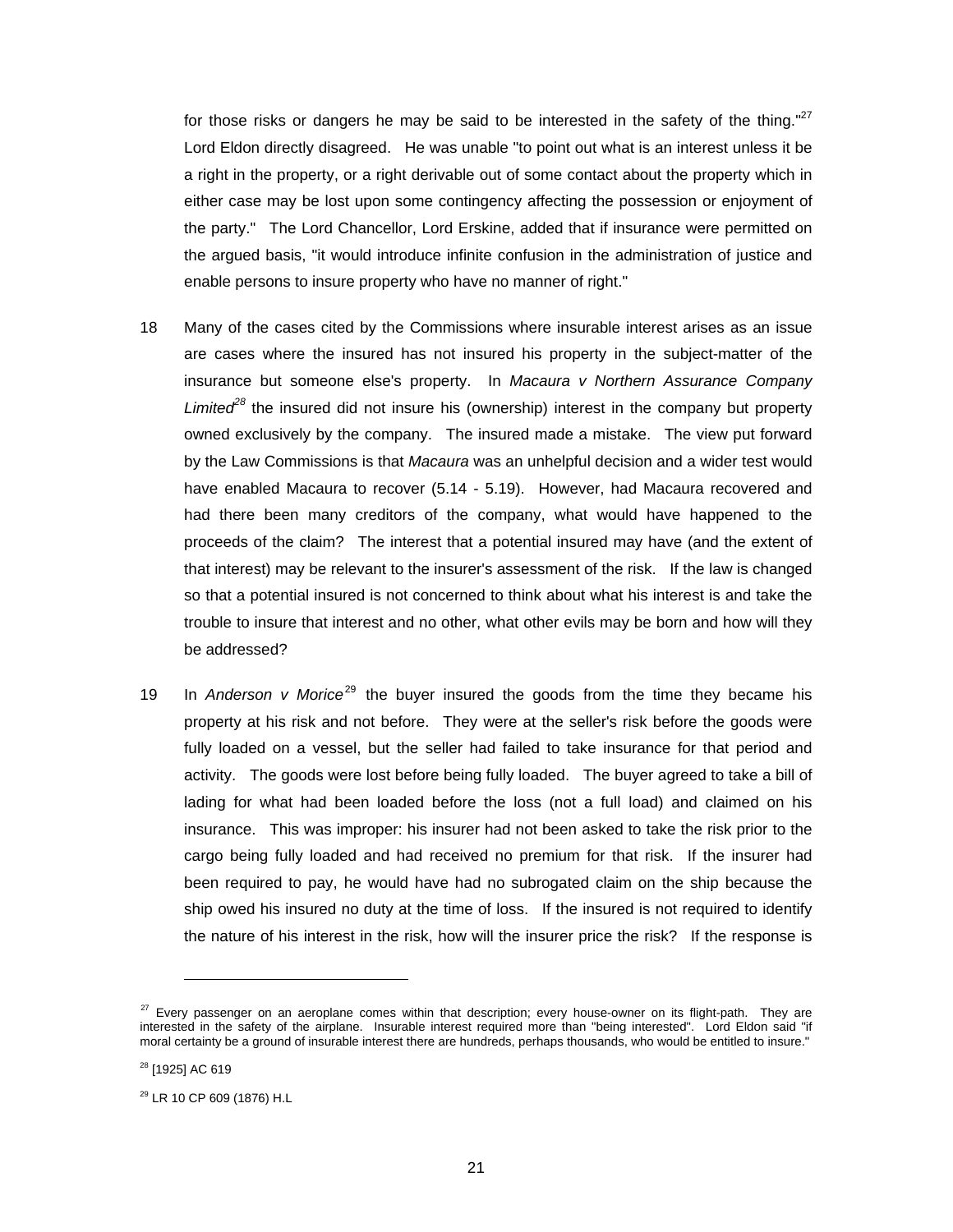that the insurer can ask what the nature of the interest is (and if we expect him to do so), why change the law?

20 In *Macaura* and in *Anderson*, would the decisions have been different if the test of insurable interest had been whether there was a reasonable expectation of the insured being benefited by the preservation of the subject matter or disadvantaged by its loss? If, in the *Macaura* case, the company had also insured, would both insurances have had to pay? How would each insurer have learnt of the cover provided by the other? If the company's claim remained unsatisfied when Macaura claimed on his personal contract, would his insurers have been able to decline to pay? If Macaura's company had been insolvent and all the proceeds of the company's claim on insurance (if it had any) would go to the company's creditors, would Macaura have been able to recover on his insurance also? What Macaura would have lost in those circumstances would have been future income on his shareholding. Would it be right for an insurance on property to take effect as credit or loss of profits insurance that the insurer had not underwritten? In *Anderson*, the seller remained under a duty to ship the whole load. Suppose that the buyer had not obtained bills of lading (which the seller had no legal right to require the buyer to take) but had simply claimed on his insurer, had he anything to be indemnified for if the goods were not his? Was he disadvantaged? Suppose that the seller and the buyer had insured the goods during loading, could both recover? How would the one insurer learn of the other?

## *E Definition: Life*

*21* What is insurable in life assurance has two elements: a commercial relationship that exposes one to financial loss on the dropping of the life of the other; and "natural affection". Natural affection is narrowly defined in case law and supplemented by statute. The Commissions have identified that the primary issue is whether to drop any requirement for insurable interest or to update the definition of natural affection. They recognise that inextricably entwined in this discussion is the time at which an insurable interest should be required to exist and what controls, if any, there should be over the amounts paid. The Commissions are clearly concerned about whether there are any bright line restrictions that can exist between requiring insurable interest and having no such requirement.

## *F Insurable Interest and Wagering*

22 The Issues Paper asserts (2.12) that section 18 of the Games and Wagers Act 1845 had the effect of making all contracts of insurance unenforceable where no interest could be demonstrated. Section 18 of the 1845 Act therefore created, say the authors, a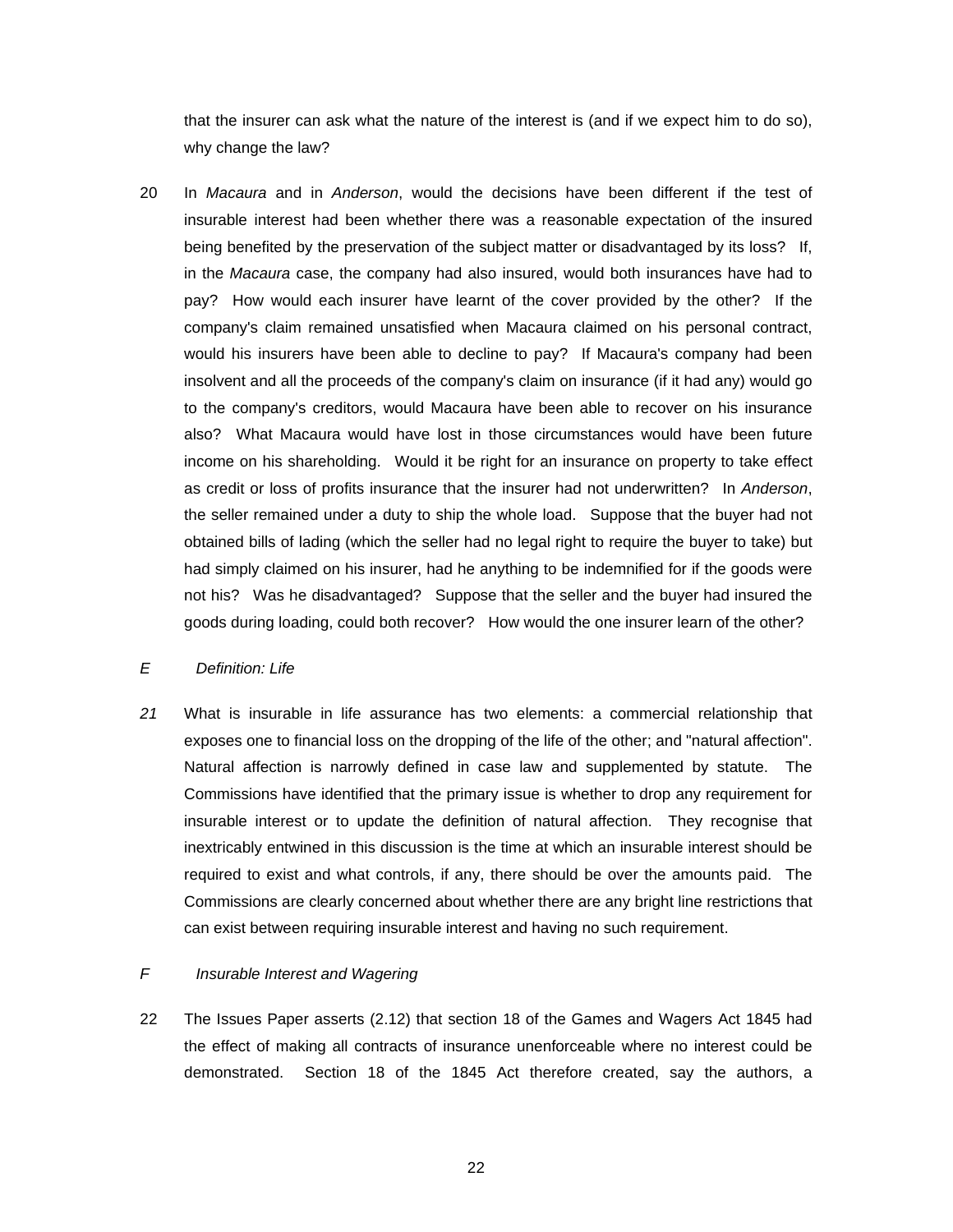<span id="page-22-0"></span>requirement that the policyholder must be able to demonstrate an insurable interest in the subject matter of the insurance - otherwise the contract is a wager and unenforceable.

- 23 The Games and Wagers Act of 1845 in fact says nothing about insurance or insurable interest: it is an act about tennis, bows and arrows, bagatelle, bowling, billiards, cloyshcayls, coyting, half bowl, and other long forgotten games. Section 18 declared contracts of gaming and wagering null and void. It also provided that no suit could be brought for any money alleged to have been won on a wager or for money which is deposited in the hands of any person to abide by an event - which makes it clear what wagers it refers to. Contracts of insurance on property for wagering had been illegal at common law, devices to avoid the common law had been blocked by statute for 100 years, and contracts of insurance on life for wagering had been prohibited (and made null and void) since 1774. Wagering other than by the device of insurance contracts was not generally prohibited until this 1845 Statute. The Law Commissions say (1.15): "Following the Gambling Act 2005, it may be that most indemnity contracts no longer require insurable interest to be enforceable."
- 24 The Gambling Act 2005, section 335 provides:

Enforceability of gambling contracts

- (1) The fact that a contract relates to gambling shall not prevent its enforcement.
- (2) Subsection (1) is without prejudice to any rule of law preventing the enforcement of a contract on the grounds of unlawfulness (other than a rule relating specifically to gambling).
- 25 The Issues Paper is ambivalent about what effect this has on insurance contracts.<sup>30</sup> The authors waver between asserting that the 2005 Act may have changed the [law](#page-22-0) on

 $30$  Cf 1.17 "Now that the [Gambling] Act is in force) it appears that under English law most contracts of indemnity insurance without insurable interest are valid ..."; 1.41 "In England, case law and the Gambling Act 2005 appear to have abolished the requirement of insurable interest in indemnity insurance."; 1.42 "Our tentative view is that it would be difficult to justify reintroducing a statutory requirement for insurable interest for indemnity contracts."; 2.18 "As a result [of section 335 of the Gambling Act] the need for any formal distinction between indemnity insurance and wagering agreements for the purposes of enforceability had disappeared. As we shall see later, it appears that for the purposes of enforceability at least insurable interest is no longer necessary in non-marine indemnity insurance in England and Wales…. There is some debate over whether the Gambling Act 2005 has abolished the need for insurable interest in marine insurance."; 3.66 "However, until the Gambling Act 2005 if such insurance contracts [on ship and goods] were to be enforceable, they would have had to have shown insurable interest…"; 5.11 "When the Gambling Act 2005 came into force (on 1 September 2007) the law on insurable interest in indemnity insurance changed. Insurable interest is no longer required to enforce most forms of indemnity contracts."; 5.23 "Since 1 September 2007 section 335 of the Gambling Act 2005 governs wagering …. The result is that a policyholder no longer needs to show an insurable interest…"; 5.30 "If these assumptions [that the 1774 Act does not apply to buildings and indemnity insurance] then the position for buildings and land post the Gambling Act 2005 is as for goods, described above. That is, the Gaming Act 1845 no longer applies to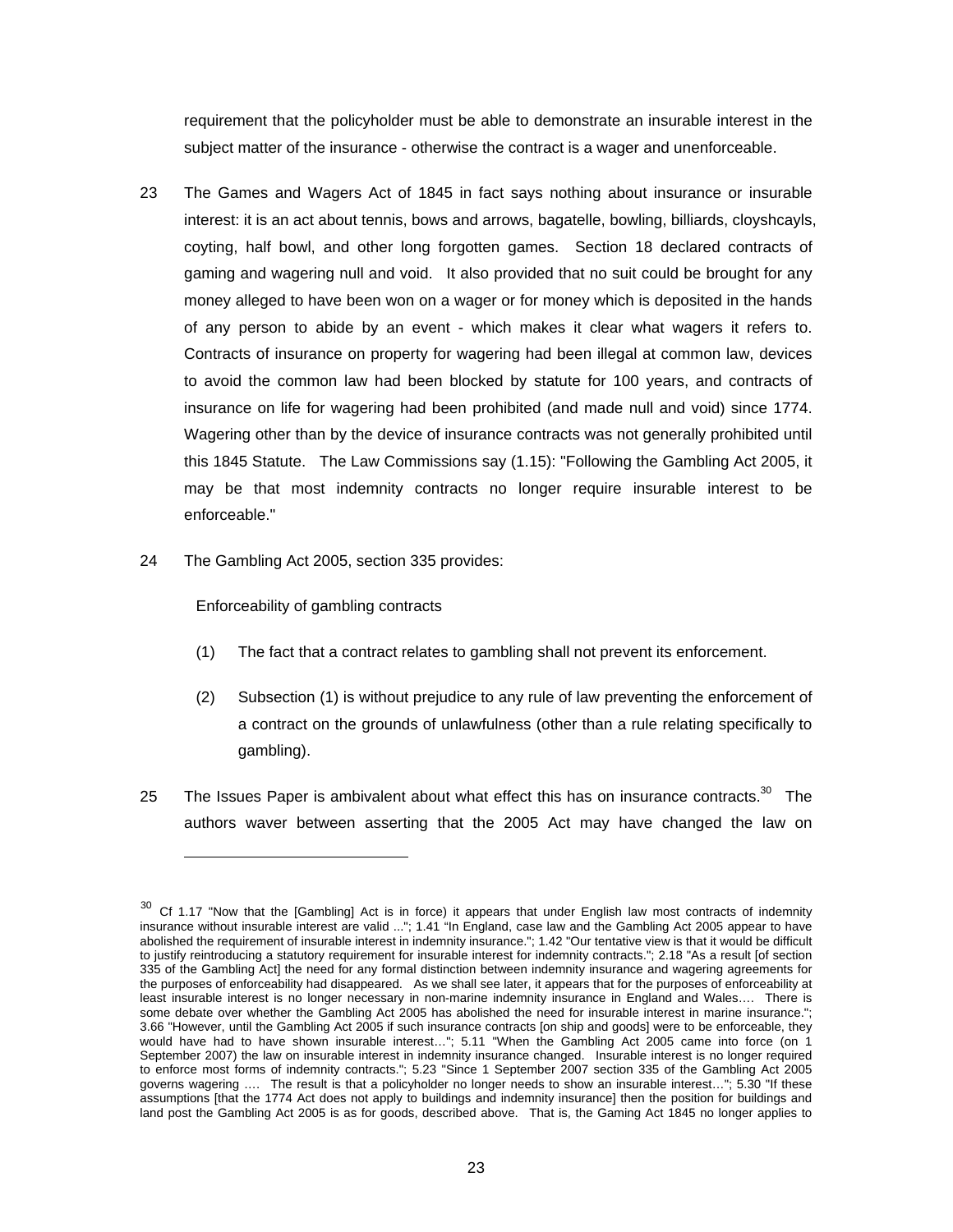insurable interest and asserting that it has changed the law. We submit that a number of points are overlooked:

- i) The requirement for insurable interest in insurance contracts for non life insurance arises at common law, not under statute.
- ii) The statutes that reinforced the requirement for insurable interest in non life insurance or imposed insurable interest for life insurance did so for two reasons: to ensure that only people with an interest effected insurance and to stop people wagering under the guise of insurance.
- iii) If the Games and Wagers Act 1845 had never been passed, still insurable interest would be required for insurance contracts.
- iv) The 1845 Act does not mention insurance.
- v) The 2005 Act section 335 does not mention insurance.
- vi) Section 335 expressly restricts its scope to gambling.
- vii) It is almost inconceivable that it was the intent of the legislature to abolish 250 years of law without mention of this aspect in the 2005 Act or discussion during the Bill's progress. (Hansard has nothing on this section).
- viii) There is no reason to suppose that Parliament would wish people to wager under the guise of insurance (or to insure a subject matter in which they have no interest) or that if they did, they would do so without discussion or mention of it.
- 26 We respectfully submit, therefore, that there is a strong argument that insurable interest is indeed still a requirement of English law and that any debate should be about whether it should continue to be a requirement and if so how it is to be defined.
- 27 As to the common law, paragraph 1.41 of the Issues Paper suggests that case law as well as the 2005 Act has done away with insurable interest. *Feasey*<sup>31</sup> seems to be the most

hold contracts without interest unenforceable."; 5.40 "For insurance of goods, statute no longer demands that the insured must have an insurable interest in the subject matter in order for the insurance contract to be enforceable."; 6.2 "The Gambling Act appears to have affected contracts of insurance by accident…. Under English law it appears likely that there is no longer any need for a policyholder to demonstrate an insurable interest in non-marine indemnity insurance."; 7.48 "We therefore conclude that the statutory requirement for insurable interest in indemnity insurance should not be reinstated."

<sup>31</sup> [2003] EWHC Civ 885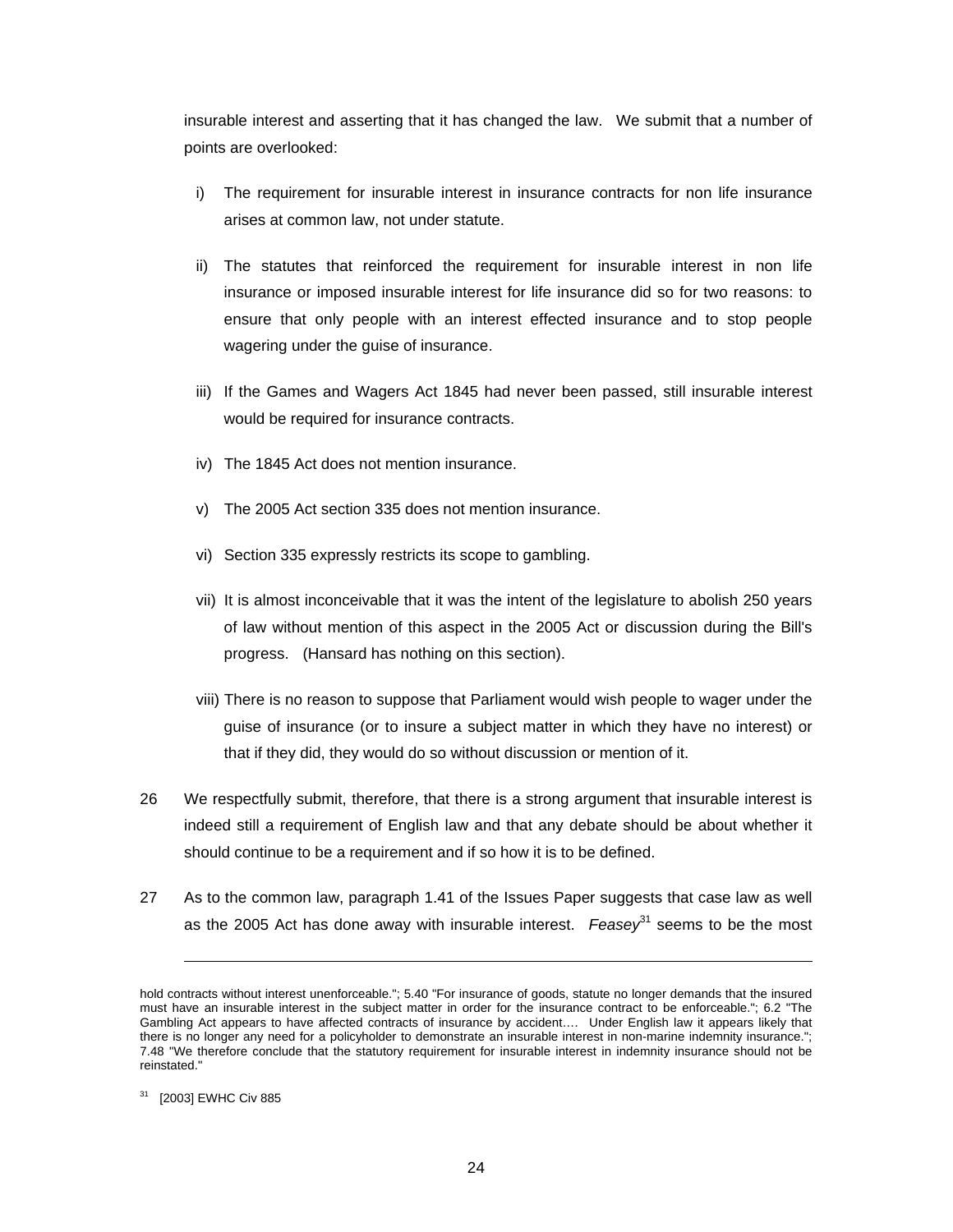recent and strongest attack. It was a Court of Appeal decision. *Lucena v Craufurd* is a decision of the House of Lords; so is *Macaura*. They are both higher authority than *Feasey*. Two members of the Court of Appeal in *Feasey* found insurable interest of a kind. The decision, as the Law Commissions recognise (3.47), has been "received with caution" by commentators.

## *G Insurable Interest: Liability*

*28* When a person insures against his liability, he necessarily has an interest in the subject matter. We have seen no pressure for a person to be able to insure against the liability of a third party for whom he bears no responsibility. If the requirement of insurable interest were abolished, it would become possible to insure another's liability. To the retort that it would be pointless to do so, there are a number of responses. Why abolish the requirement if no one would effect liability insurance without it? To abolish the requirement would make it possible for people to insure the wrong thing. A car park owner outside a stadium may say to himself: "If there is an accident in the stadium and the stadium is liable it may have to close and I will lose my income; I had better insure against the stadium becoming liable to third parties." No, he ought to insure against loss of profits. As with *Macaura* above, insuring the stadium owner's liability is insuring the wrong thing and making it possible to do so does not help avoid that.

### *H Insurable Interest and Indemnity*

29 To set the scene, Lord Eldon stated the law on insurable interest for non-life insurance that interest means a right in property, or derived from contract, in the subject-matter. Lawrence J opined it sufficient for insurable interest that one could benefit from the preservation of, or suffer disadvantage from the destruction of, the subject-matter. One may clearly benefit from the preservation of, and suffer disadvantage from the destruction of, countless things in which one has no interest. $32$  The whole population of England benefits from royal palaces, Tower Bridge or Anne [Hath](#page-24-0)away's cottage, because they bring tourists and revenue. Some sectors of the population - such as tour companies, or tour guides, or souvenir and snack shopkeepers near these visitors' attractions - have a more particular interest. If someone destroyed one of these attractions and any member of the population, or a souvenir shopkeeper, was to sue the destroyer for damages, the law would not grant a remedy, in both cases because no duty would be owed and in the second case

<span id="page-24-0"></span> $32$  See footnote 27 and the comment of Lord Eldon.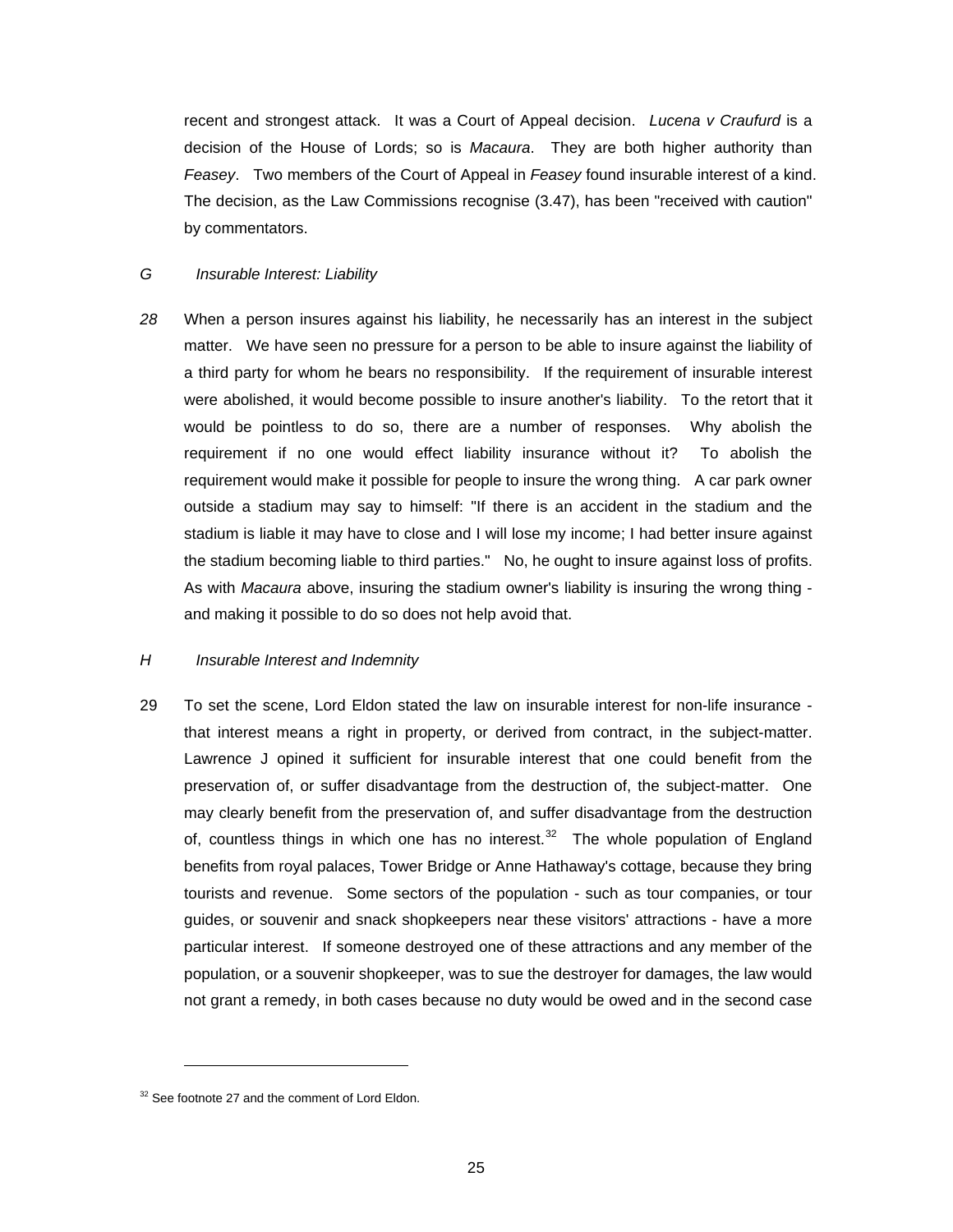for the additional reason that any loss would be pure economic loss. $33$  If, in the second case, the destroyer did owe a duty, the court would assess damages [by](#page-25-0) reference to loss of income. If the shopkeeper had foreseen that he might lose income if the local attraction were destroyed and had insured the attraction, he would have taken out the wrong insurance. He should take out contingency cover. If the insured asks for cover for a building, he will go to a property insurer who will consider the risk of the property being damaged or destroyed and rate the risk accordingly. If the building is destroyed and the insurer receives a claim on the basis of loss of future profits, he will be faced with a claim for a risk he has not valued. A child may learn that his parents consider insurance to be a waste of money and have not therefore insured their house. The child may think this foolish and, hoping one day to inherit, he may insure the house. Suppose that it is destroyed. Suppose the law has no requirement for insurable interest. Does the child qualify for payment under the indemnity principle? Possibly, but how is the child's indemnity to be calculated? At zero? At 100%? If 100%, is he to keep the money? Suppose that he has siblings?

#### 30 Lawrence J foresaw this problem:

 $\overline{a}$ 

"….if the interest intended to be protected by the assurance is liable to be affected by other matters than the perils insured against of which matters some might happen in the interval between the time of the loss and the probable time when the risk would have ceased had no loss happened it may be impossible to refer to those perils the prejudice or damage against which the insured meant to protect himself with such degree of certainty as to enable the assured to establish his claim to a compensation on the ground of his loss having clearly arisen from the perils insured against."

31 Lawrence J looked at the terms of the commission granted to the commissioners and concluded they had no interest. In the case of the child, the parents might move house, divorce, fall out with the child, mortgage the house to the hilt, go bankrupt, out-live the child. How is the court to "indemnify" the child? It is trying to value a speculation. If there is no requirement for insurable interest, in all cases of this nature, the insurer cannot apply for summary dismissal. The court must go through an intensive exercise in probability analysis. It must value the prospects of a person winning the beauty contest without

<span id="page-25-0"></span><sup>33</sup> See *Tesco Stores v Constable* [2007] EWHC 2088. Chiltern Railway suffered a pure economic loss when a Tesco construction collapsed onto a railway line. But Tesco had given Chiltern a contractual indemnity and so Chiltern was paid. Tesco sought recovery from its liability insurers and failed. Liability meant tortious liability.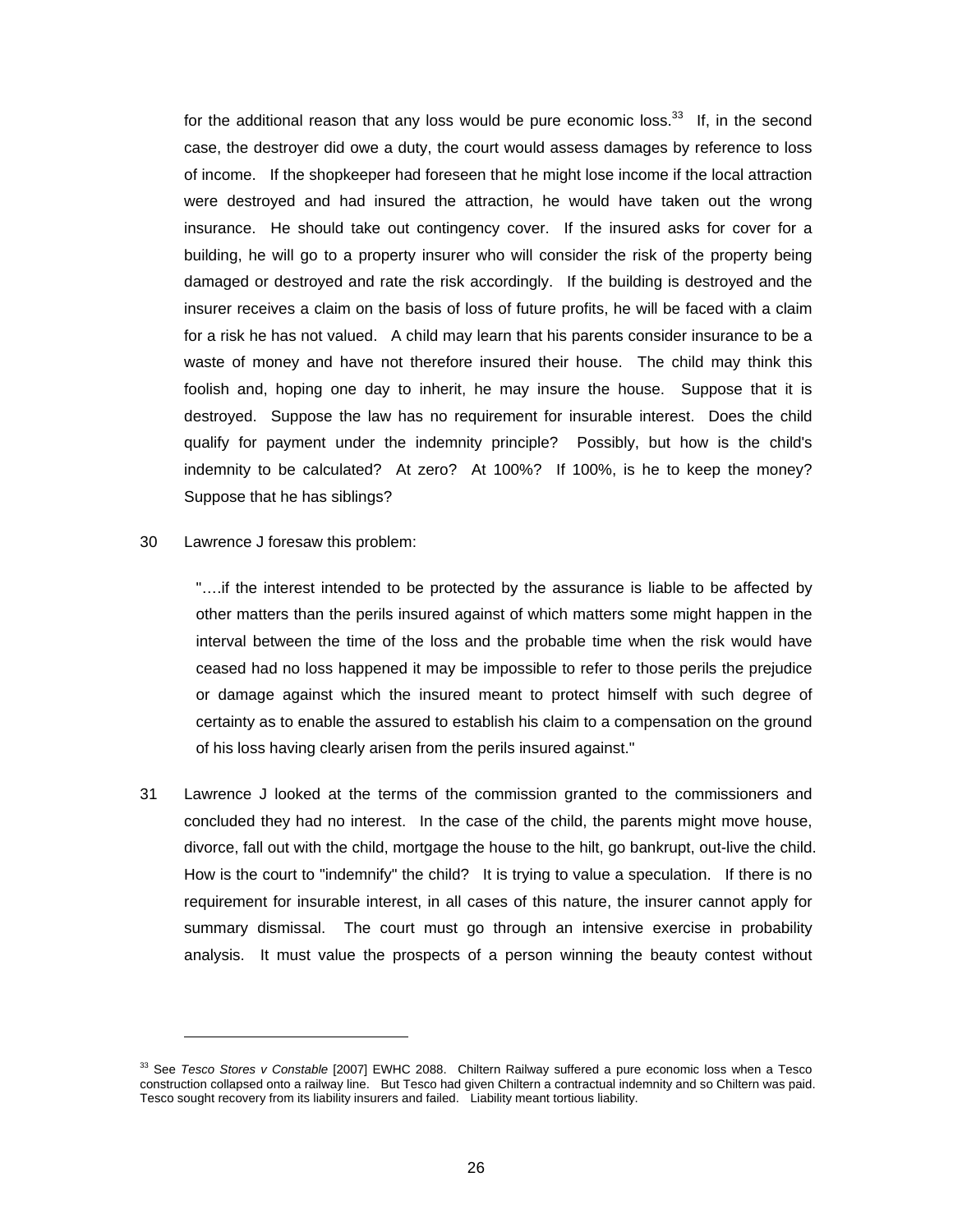seeing the other contestants $34$  and possibly concluding that prospects are low and the "indemnity" very little. Why [both](#page-26-0)er?

- 32 And what if the court considers that the loss is so speculative that no indemnity can be awarded? Is there then premium paid for no consideration and can the insured recover his premium? The insured will assert that he paid premium in exchange for the insurer being exposed to loss but the court has determined that insurer was never exposed to loss because the insured's connection with the subject-matter is too remote. But if there must be some realistic link between the insured and the subject-matter of the insurance, which causes him to suffer a loss recognised by the law, is that not simply insurable interest in another guise? And if that link must be a right recognised by the law, enforceable at law, have we not come full circle? The Law Commissions are aware that even ignoring insurable interest, "interest" is an element of indemnity insurance: "The indemnity principle … states that … the insured needs to have an interest in the insured property." (5.6) If that were the case and the requirement for insurable interest were abolished, then might the insurer still apply to dismiss a claim on the basis of "no interest"? If interest recognised by law is a necessary element of indemnity insurance, then there is no question of abolishing insurable interest. The question is only how to define it.
- 33 At this point it becomes relevant to pick up again on "contracts" which are not enforceable for lack of consideration. Consideration is provided where the promisor gives a benefit or suffers a detriment.<sup>35</sup> The intention, as explained by Chitty<sup>36</sup> is to "put some legal limits on the enforceability o[f ag](#page-26-1)reements". We look later at regulati[on o](#page-26-2)f insurance and why there may be regulatory requirements which make insurable interest appropriate, but at this point we suggest that one reason for retaining insurable interest is to put some legal limit on what "insurance" contracts the courts will enforce. If there is no such limit, the courts may find themselves asked to assess the value of something, a connection with the insured subject-matter, which has not previously been recognised in law.

### *I Non-Indemnity Insurance*

34 The Law Commissions' position on non-life non-indemnity insurance - 3.64. 3.66 and 7.42 is that it is "possible in theory", probably does not require an insurable interest, and can provide elements of certainty. In what context these elements of certainty may exist is not

<span id="page-26-0"></span><sup>34</sup> *Chaplin v Hicks* [1911] 2 KB 786

<span id="page-26-1"></span><sup>35</sup> *Chitty on Contracts* (29th ed, 2004) Vol 1 3-004

<span id="page-26-2"></span><sup>36</sup> *Ibid* 3-001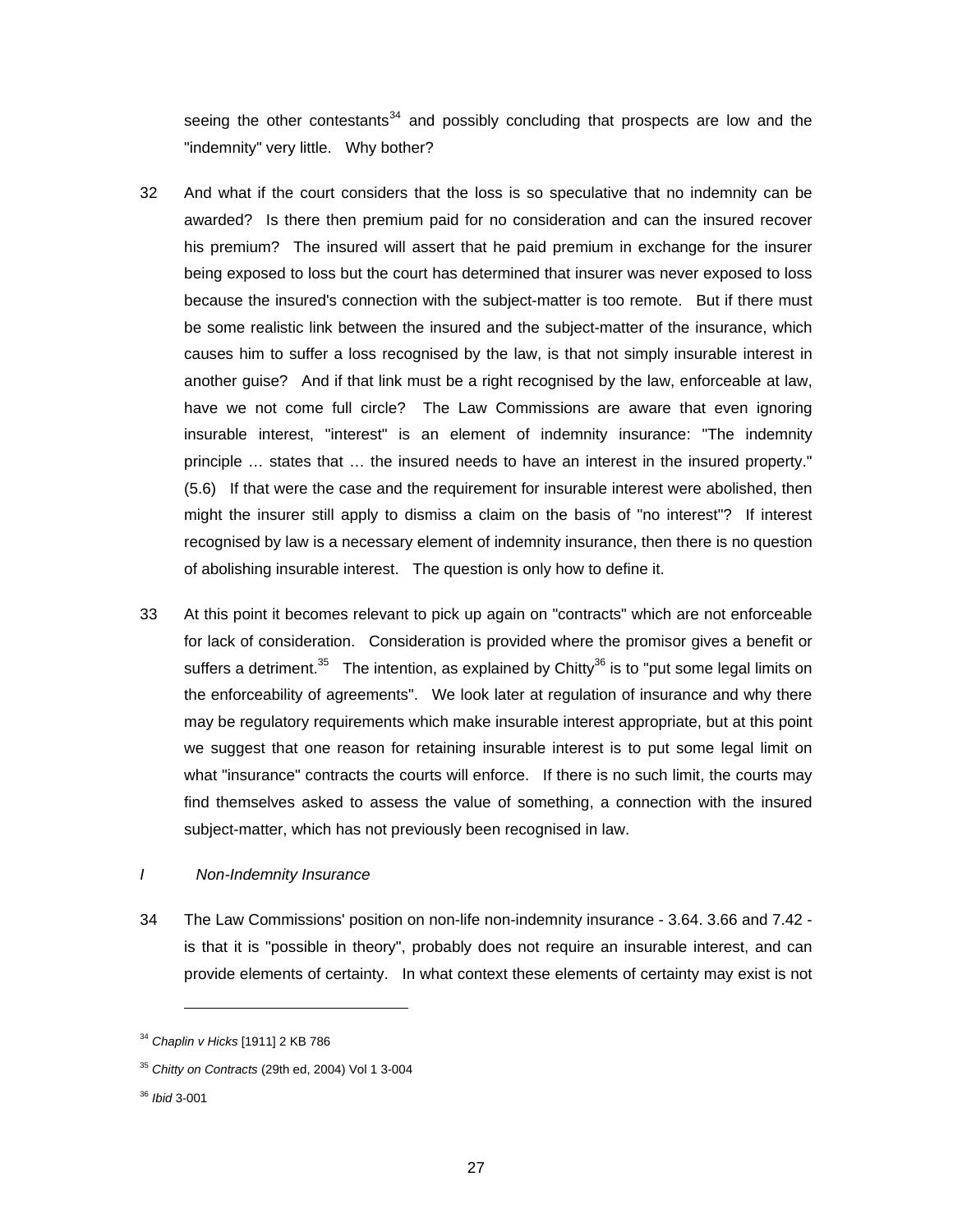set out. Non-indemnity insurance exists in valued policies (MIA 1906, section 27). Valued policies are materially different from indemnity policies - *Toomey v Banco* Vitalicio.<sup>37</sup> A claim by an insured against an insurer where the insurer has declined to pay a claim [is a](#page-27-0) claim for damages for failing to pay the claim. In the general law of contract, agreed damages for breach of contract are penalty clauses and unenforceable if they are not a genuine pre-estimates of damages. The agreed value of an insured subject matter is - absent fraud - conclusive as to its value. This is a specific provision of the MIA and required because the value of a ship can fluctuate viciously depending on the rate of freight, but once the owner has bought her on borrowed money with the vessel as security, he and his lender need to know that if she is lost, the insurance will repay the amount borrowed. We have no reason to think that the judges would not enforce any valued policies. The inference from the Issues Paper is that the Law Commissions also think judges would enforce them.

- 35 If the law is changed so that a person can pay a single premium to an insurer to return a fixed amount if a building is destroyed, or a ship lost, or an event occurs or does not occur, where the "insured" has no interest other than in the loss, destruction or event occurring or not, we have wagering through the medium of insurance policies. The "insured" has no interest in the preservation of the subject matter, only in its destruction. It is not clear from the Issues Paper whether the Law Commissions would still expect an insured under a valued policy to need to have sufficient interest in the subject matter to satisfy the definition of insurance in the *Prudential* case<sup>38</sup>, i.e. that the payment of benefits under the contract must be triggered by an event whi[ch](#page-27-1) is prima facie adverse to the interest of the insured. If not, and unless specific provision is made in the legislation to establish otherwise, the contract is not really one of insurance at all, which would potentially have significant ramifications from a regulatory perspective. (Would the "insured" receive priority on insolvency of the insurance company? Would the "insurer" include these contracts with contracts of insurance as we know it today when he claims on reinsurers? Does the fund for the protection of policyholders pay if the "insurer" cannot?) It also raises the question whether, in such a case, the "insurer" would need to be authorised under the Gambling Act 2005 to offer the policy.
- 36 A specific concern might arise in the context of property insurance if the requirement for insurable interest were removed. Suppose that a newspaper article appears reporting that "there has been a recent rash of non indemnity policies on the O2 Arena". Does the

<span id="page-27-0"></span><sup>37 [2004]</sup> EWCA Civ 622

<span id="page-27-1"></span><sup>38</sup> *Prudential Insurance v Inland Revenue Commissioners* [1904] 2 KB 658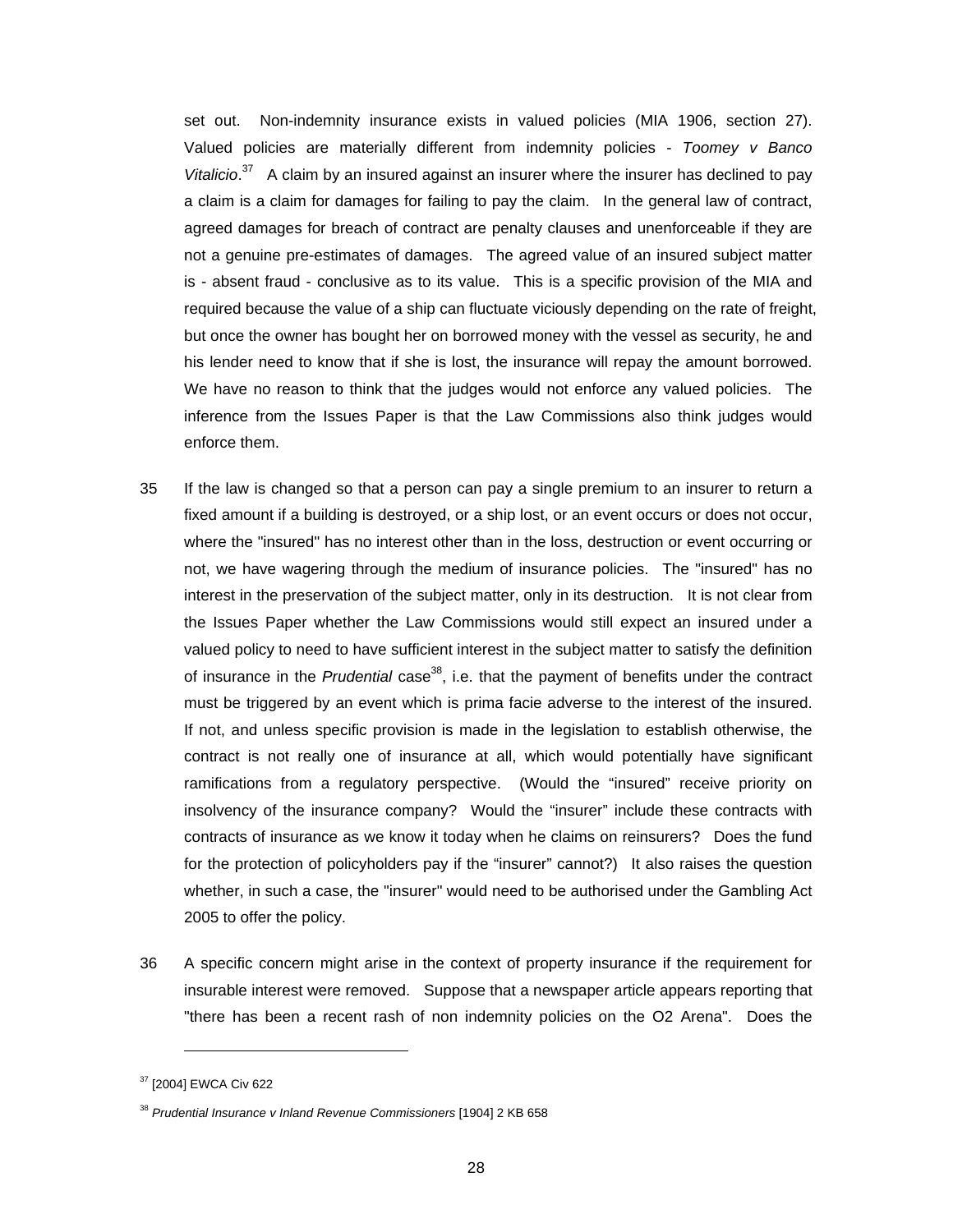property insurance premium of the owner go up because the insurer has become alarmed that there is a plot to torch the Arena? In the present day, horse racing, cricket and football have all been affected by scandals of "fixing" results. How soon before insurance of this nature becomes as prevalent as the insurance on lives in the first half of the 18th century? There is no comfort in saying it will not happen or even it cannot happen. We say everything that can go wrong will go wrong because we, and more so insurers, are well aware that everything that apparently cannot go wrong, can (and will) go wrong. Admittedly, other forms of contract may be taken out, whether in the form of a wagering contract or a derivative transaction, which may have a similar effect to one of insurance, but that is not a good argument for extending the problem to insurance and diluting its social benefit.

- 37 Suppose that a requirement for insurable interest is retained but is defined in the Lawrence J manner rather than the Lord Eldon manner. Why would it be a good thing to make it easier for people with tenuous interests in things to be able to insure to any amount they pleased without demonstrating any loss? And again, if the insured failed to establish even the relaxed test, can he say in any event he wants his premium back for no consideration? How many insurances may there be on a property (say the local football stadium) in which all the thousands of local people "have an interest", before the insurers become concerned that it may be torched? And how do the insurers keep track of how many insurances on the stadium have been taken out? Relaxing the test of insurable interest - in the same way as removing it altogether - invites non-indemnity, valued, policies to be taken out.
- 38 Suppose that a requirement for insurable interest is retained in the manner stated by Lord Eldon, it is still pertinent to ask why, in situations other than marine insurance, it is appropriate for the law on damages for breach of contract other than insurance to be so different from the law of damages for breach of an insurance contract. If one is going to permit fixed amount claims on insurers which bear no relation to any loss, that would seem to be the most inappropriate time to relax the requirements for insurable interest.

#### *J Regulation and Tax*

39 The Law Commissions have rightly drawn attention to a statement by the FSA that it "doubts whether there is any regulatory interest in the use to which an insurance (or any other instrument) is put." (7.4) This could be interpreted as meaning that the FSA does not really care whether insurance policies are obtained as a wager or gamble or for protection against loss or damage, but it seems that what the FSA meant was that the reason for buying insurance is not relevant to the question of whether what is bought is in fact an insurance contract.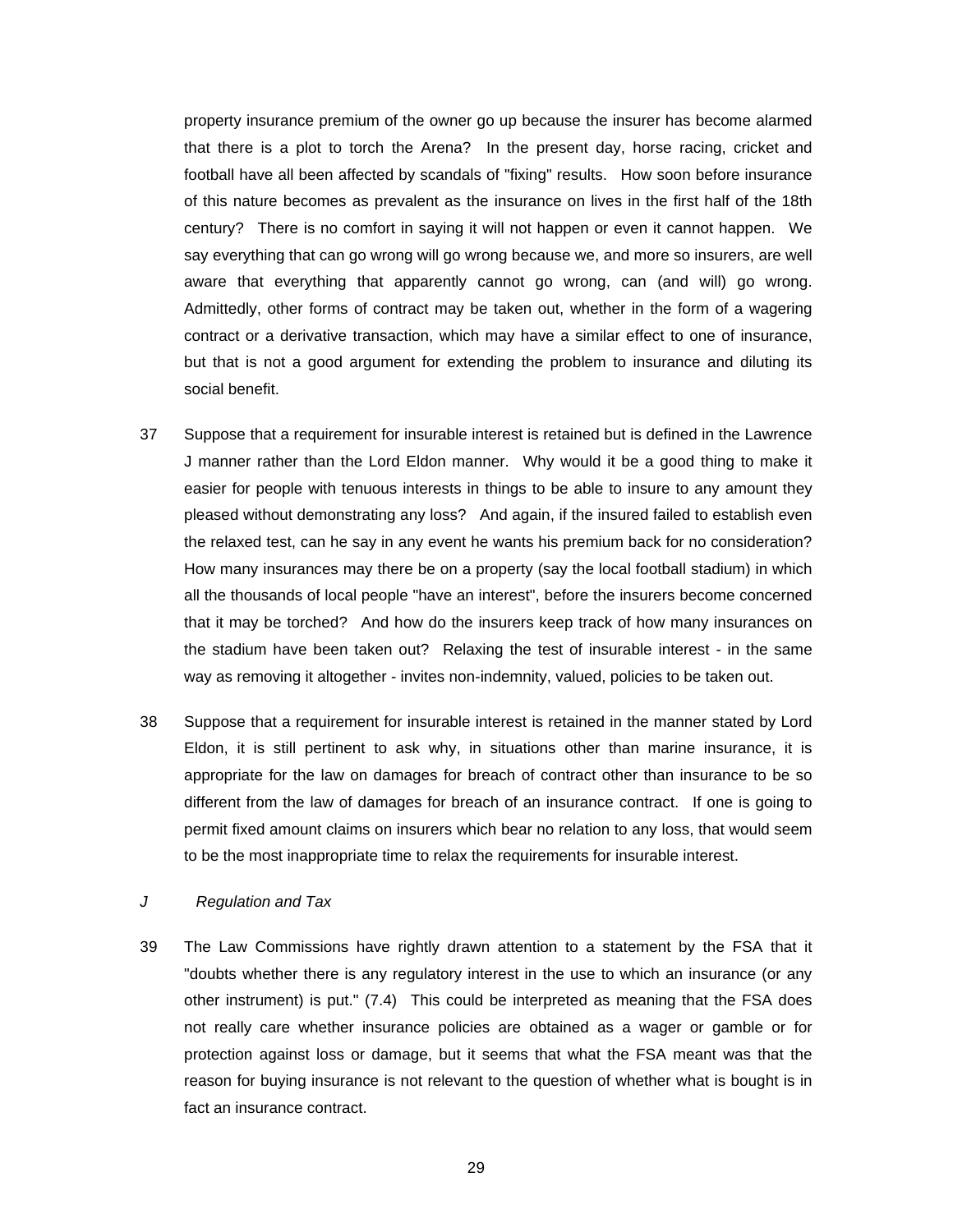*40* In reality, regulation in the UK (and the EU) has been developed for the protection of the policyholder at a time when the policyholder had a great deal to lose if his policy did not respond. Thus insurance companies must be authorised for each particular kind of insurance they wish to provide - and demonstrate an ability to provide it before they obtain authorisation; insurance companies are restricted to the business of insurance and such other activities as arise from that; insurance companies are closely regulated and monitored; their solvency and capital requirements are strict; policyholders can seek recompense from the regulator, through the FOS, if their claims are not paid. The FSA may have no interest in the use for which insurance - as it currently is known - is put, but if "insurance" is permitted where there is no interest, would the FSA be equally disinterested? The safeguards have been put in place for an insured with a clear legal interest. Would they be appropriate for lesser or no interests? How, if at all, may the regulator protect policyholders with a lot to lose, if those with not a lot to lose but a lot to gain have the same type of policy with the same insurer?

#### *K Insurers*

The Law Commissions acknowledge (7.36) that insurers are reluctant to part with a requirement for insurable interest. They fear what we have set out above, that the industry may slip to the lowest common denominator and policies look more like wagers than insurance. The Commissions also note that though insurable interest has been abolished as a requirement in Australia, it remains for underwriting purposes (7.33). If insurers are not in favour of doing away with the duty of utmost good faith or of providing remedies for breach of warranty other than immediate termination of the insurance, one might accuse them of self-interest, but dispensing with, or relaxing the requirement for insurable interest, facilitating more non-indemnity valued policies on property or life, would provide many more opportunities for insurers. It would be difficult to assert that insurers like the requirement for insurable interest because it enables them to defeat claims. The cases where the defence has been successful are cases where the insured has made a mistake (*Macaura, Deepack*), or is being a little "sharp" (*Anderson v Morice*), or where the insured is protected (*Marc Rowland v Berni Inns*), and are not frequent. The ramifications of dispensing with insurable interest potentially go way beyond a future where an insured goes straight to proving his loss. And if he were to go straight to proving his loss, one may ask a question reminiscent of *Lucena v Craufurd* - whether in reality the insured would prove his loss any differently after the removal of the requirement for insurable interest than before, or whether he would not first describe his interest in the subject-matter, so that the judge could go on to see how the loss of or damage to it might be indemnified.